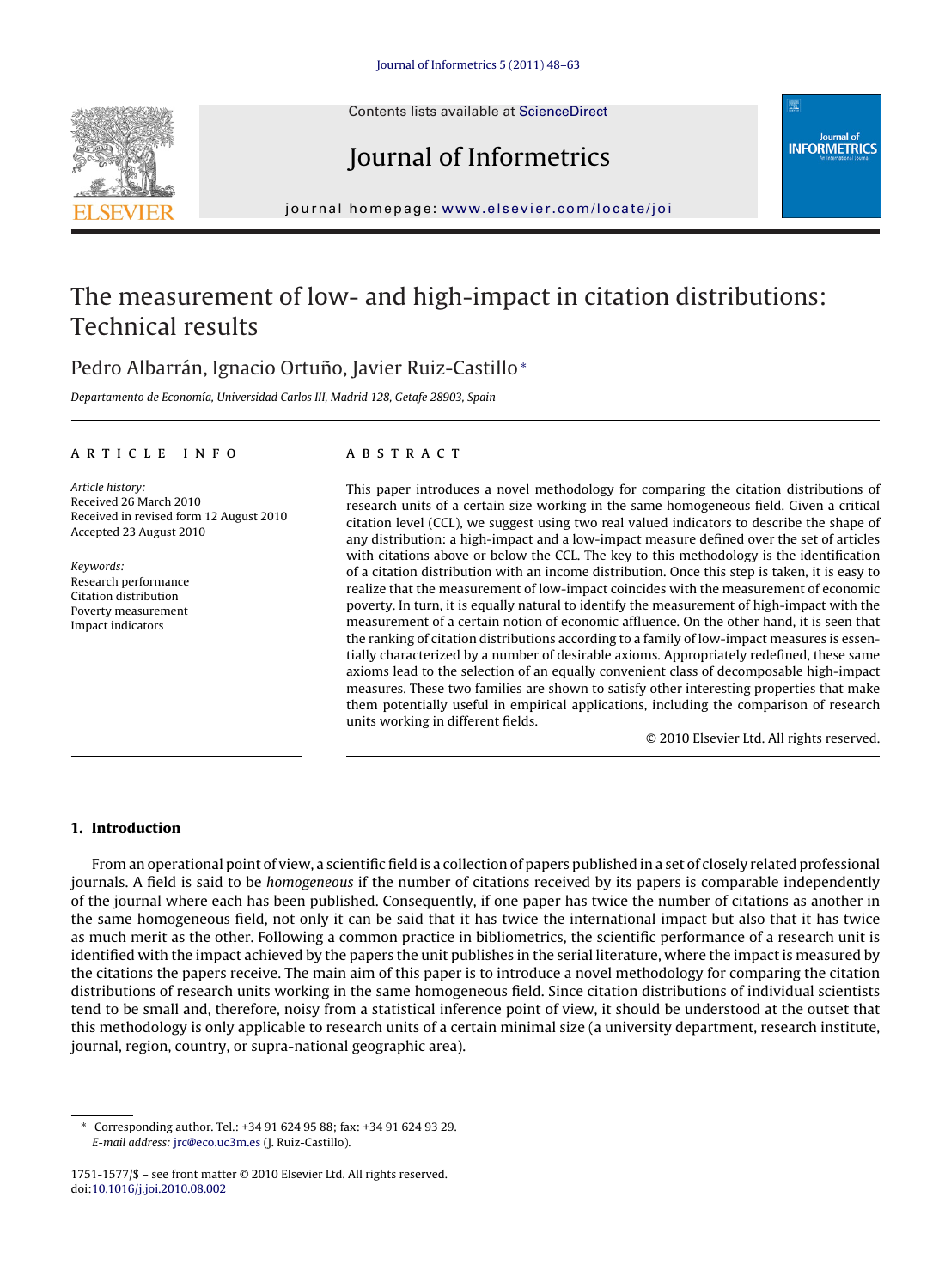It is well known that citation distributions are highly skewed, that is, many papers receive zero or few citations, while a few articles receive a disproportionate amount of all citations.<sup>1</sup> Correspondingly, the upper and the lower part of any citation distribution are typically very different. An important consequence is that a single statistic of centrality, such as the mean citation rate (MCR hereafter) or the median, may not adequately capture this feature (see [Bornmann, Mutz, Nehaus, & Daniel](#page-14-0) [\(2008\)](#page-14-0) and, in a different context, [Glänzel \(2002\).](#page-14-0) [Tijssen, Visser, & van Leeuwen \(2002\)](#page-15-0) and [Aksnes and Sivertsen \(2004\)](#page-14-0) also stress that average or median scores will tend to be inadequate for describing general features of scientific excellence). This is why we suggest using two indicators to describe this key aspect of citation distributions. Assume we are given a criterion for selecting a critical citation level (CCL hereafter). Articles in a homogeneous field with citations above or below the CCL are referred to as high- and low-impact articles. Any citation distribution in that field will be described using two real valued functions, or indicators: a high-impact and a low-impact measure defined over the corresponding subsets of highand low-impact articles.

Economists will readily recognize that the key to this methodology is the identification of a citation distribution with an income distribution. The measurement of low-impact, which starts with the identification of low-citation papers as the ones with citations below the CCL, coincides with the measurement of economic poverty that, as originally suggested in [Sen's \(1976\)](#page-15-0) seminal contribution, starts with the identification of the poor as those individuals whose incomes are below a certain poverty line. On the other hand, once low-impact has been identified with economic poverty, it is equally natural to identify the measurement of high-impact with the measurement of a certain notion of economic affluence.

There are three measurement issues that deserve attention. Firstly, by borrowing results from the economic literature on poverty analysis in [Foster and Shorrocks \(1991\)](#page-14-0) – FS hereafter – it will be seen that the ranking of citation distributions induced by a family of low-impact indicators has been essentially characterized in terms of a number of interesting properties. This is the FGT family of low-impact measures, originally suggested by [Foster, Greeer, and Thorbecke \(1984\)](#page-14-0) for the measurement of economic poverty. These same properties lead to the selection of an equally convenient class of FGT high-impact measures that is the counterpart of the family just mentioned. Secondly, beyond the ranking of citation distributions one is interested in cardinal comparisons between them. Although their cardinal aspects have not been equally characterized, the properties that the FGT indicators satisfy justify their use in empirical work for both ordinal and cardinal purposes. Finally, comparisons of citation distributions must be extended from the homogeneous to the heterogeneous case. Since our methodology describes the shape of citation distributions, independently of their size and their scale, it will be seen that it permits the comparison of research units working in different scientific fields, as well as the comparison of entire heterogeneous fields.

The only information required from research units in the approach advocated in this paper is the homogeneous field to which each unit's publications belong and the number of citations they receive.<sup>2</sup> In this scenario, the MCR is a good overall indicator of scientific performance. However, as indicated above, the MCR is silent about the distribution characteristics to either side of the mean—an undesirable feature when evaluating very skewed citation distributions. Scientometrics literature offers three main ways of dealing with this situation. Firstly, recent evaluations of research units focus on the upper tail of the citation distribution. We refer to measures such as the h-index, first suggested by [Hirsch \(2005\)](#page-14-0) for the evaluation of individual scientists (see the recent survey by [Alonso, Cabrerizo, Herrera-Viedma, & Herrera, 2009\).](#page-14-0) Secondly, there are methods for evaluating citation distributions by partitioning them into subgroups of articles with different number of citations. We refer to the technique of Characteristic Scaling, or Characteristic Scores and Scales (CSS hereafter) pioneered by [Schubert, Glänzel, and Braun \(1987\)](#page-15-0) and [Glänzel and Schubert \(1988a, 1988b\), w](#page-14-0)here a set of characteristic scores defined independently of any preconceived rule or law are used to group papers in a given subject field into several categories of citation. Thirdly, among the battery of indicators used by the Leiden group for the monitoring of research groups (see, inter alia [Moed, Burger, Frankfort, & van Raan, 1985; Moed, De Bruin, & van Leeuwen, 1995; Moed & van Raan, 1988; Van Leeuwen,](#page-15-0) [Visser, Moed, Nederhof, & van Raan, 2003; Van Raan, 2004\),](#page-15-0) one could select the most appropriate according to the limited information assumed to be available in this paper. One possibility, which will be referred to as the Leiden triad, would be to complete the unit's MCR in a given field with the percentage of uncited papers, and the percentage contribution to the set to the top 5% of highly cited papers (for similar proposals, see [Aksnes & Sivertsen, 2004; Tijssen et al., 2002\).](#page-14-0)

The problems with these alternatives are as follows. Firstly, one important feature of the h-index (shared by its many variants, extensions or alternatives) is that, in the terminology of [Pinski and Narin \(1976\), i](#page-15-0)t is size dependent: the greater the number of articles published by a group of researchers, the greater the value of the h-index will tend to be. This, of course, precludes the direct comparison of the h-indices of, say, Chemistry articles published in 2000 and cited during 2000–2005 by authors working in countries like the Netherlands and the U.S. with vastly different sizes. Secondly, CSS lacks the monotonicity property according to which a new citation is always desirable (see, inter alia, [Marchant, 2009; Quesada,](#page-15-0) [2009, 2010; Woeginger, 2008a, 2008b\).](#page-15-0) Thirdly, what we call the Leiden triad is an evaluation procedure insensitive to

<sup>&</sup>lt;sup>1</sup> See inter alia [Seglen \(1992\),](#page-15-0) [Schubert, Glänzel, and Braun \(1987\)](#page-15-0) for evidence concerning scientific articles published in 1981-85 in 114 sub-fields, [Glänzel \(2007\)](#page-14-0) for articles published in 1980 in 12 broad fields and 60 sub-fields, [Albarrán and Ruiz-Castillo \(2009\)](#page-14-0) for articles published in 1998–2002 in 22 broad fields, and Albarrán, Crespo, Ortuño, and Ruiz-Castillo (2010a) for these same articles classified in 219 sub-fields and some aggregates.

 $<sup>2</sup>$  In particular, the knowledge of the journals where the papers are published, or the number of citations received by the papers citing an article in the</sup> original distribution are not required. However, the weighting of citations by their importance as a function, for example, of where the citing paper was published, can be easily incorporated into our framework.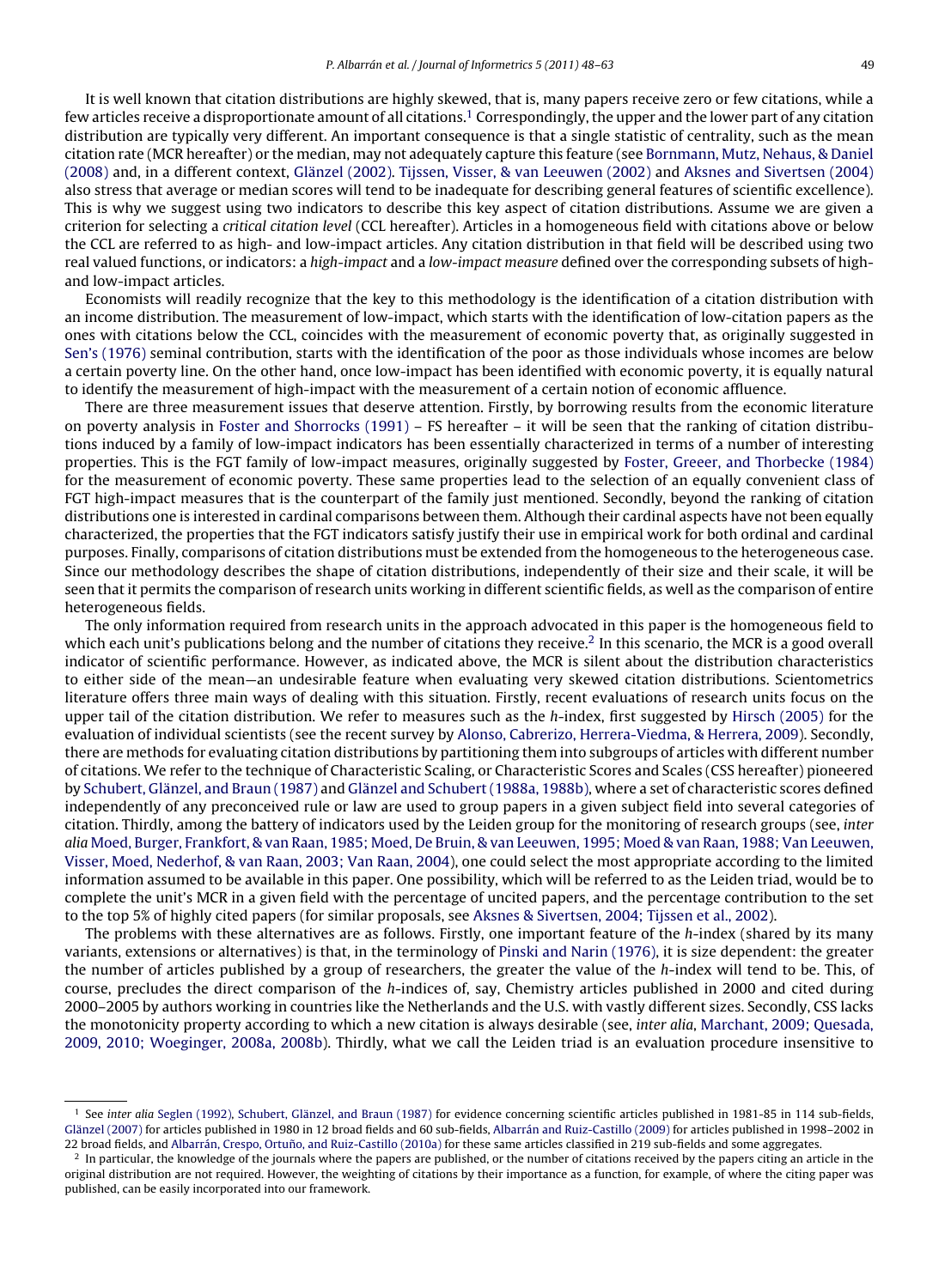<span id="page-2-0"></span>distributional changes that leave themean constant. Instead, among other desirable properties, the FGT high- and low-impact measures introduced in this paper are size independent, monotone, and sensitive to distributional considerations.

The rest of this paper is organized into five Sections and an [Appendix A.](#page-12-0) Section 2 introduces some notations and a number of properties high- or low-impact measures should satisfy. Section [3](#page-7-0) presents a number of basic high- or lowimpact indicators, as well as the FGT families that we recommend for empirical applications. A more detailed discussion of the technical results characterizing the FGT rankings is relegated to the [Appendix A. S](#page-12-0)ection [4](#page-8-0) is devoted to the evaluation of research units in the heterogeneous case. Section [5](#page-9-0) reviews the properties satisfied by the comparable procedures available in the literature, and Section [6](#page-11-0) offers some conclusions.

#### **2. Properties of low- and high-impact indicators**

#### 2.1. Notation and definitions

Consider discrete citation distributions represented by vectors  $\mathbf{x} = (x_1, \ldots, x_i, \ldots, x_n)$ , where  $x_i \geq 0$  is the number of citations the ith article receives. Denote the total number of articles, the total number of citations, and the MCR by  $n(\mathbf{x})$ ,  $X = \sum_i x_i$ ,  $X_i = \sum_i x_i$ ,  $Y_i = \sum_i x_i$ ,  $Y_i = \sum_i x_i$ ,  $Y_i = \sum_i x_i$ ,  $Y_i = \sum_i x_i$ ,  $Y_i = \sum_i x_i$ ,  $Y_i = \sum_i x_i$ ,  $Y_i = \sum_i$ and  $\mu(\mathbf{x})$ =X/n(**x**), respectively. In the sequel, a CCL will always be a positive number, say z>0. For any given CCL, z, and<br>distribution **x** classify as low- or bigh-impact articles all papers with citation x.< z, or x distribution **x**, classify as low- or high-impact articles all papers with citation  $x_i < z$ , or  $x_i > z$ , respectively. Once the sets of low- and high-impact articles have been identified, the next step consists of combining this data to obtain a number that indicates the overall or aggregate low- and high-impact level of a citation distribution. A low-impact index is a real valued function L, whose typical value L(**x**;z) indicates the low-impact level associated with the distribution **x** and the CCL z, while a high-impact index is a real valued function H, whose typical value H(**x**;z) indicates the high-impact level associated with the distribution **x** and the CCL z.

Given a citation distribution **x** and a CCL z, we can think of the (citation) deprivation associated to any low-impact article. A convenient measure of such deprivation for any article with  $x_i$  citations is the low-impact gap:

$$
g_i(\mathbf{x}; z) = \max \left\{ z - x_i, 0 \right\}.
$$
 (1)

Thus,  $g_i(x; z)$  > 0 for low-impact articles, while  $g_i(x; z)$  = 0 for high-impact articles. As seen below, given the value of the CCL z many low-impact indices may be defined as functions of the vector  $g(x; z) = (g_1, \ldots, g_i, \ldots, g_n)$ . But many of these indices depend on the CCL only through the ratio of each deprivation gap to the CCL. Therefore, it is convenient to define the normalized deprivation gaps as follows:

$$
\Gamma_i(\mathbf{x}; z) = \frac{g_i(\mathbf{x}; z)}{z} = \max\left\{\frac{(z - x_i)}{z}, 0\right\}, \ i = 1, \dots, n. \tag{2}
$$

Similarly, we can think of the (citation) affluence associated to any high-impact article. A convenient measure for any  $x_i$ is the high-impact gap

$$
g_i^*(\mathbf{x};z) = \max\{(x_i - z), 0\}.
$$
 (3)

Thus,  $g_i^*(\mathbf{x}; z) \ge 0$  for high-impact articles, while  $g_i^*(\mathbf{x}; z) = 0$  for low-impact articles. Again, given the value of the CCL<br>pany high-impact indices may be defined as functions of the vector  $g^*(\mathbf{x}; z) = (g^* - g^*$ z many high-impact indices may be defined as functions of the vector  $g_i^*(\mathbf{x}; z) = (g_1^*, \ldots, g_i^*, \ldots, g_n^*)$ . Since many of these indices depend on the CCI only through the ratio of each affluence gan to the CCI it is conven indices depend on the CCL only through the ratio of each affluence gap to the CCL, it is convenient to define the normalized affluence gap by:

$$
\Gamma_i^*(\mathbf{x};z) = g_i^*(\frac{\mathbf{x};z)}{z} = \max\left\{\frac{(x_i - z)}{z}, 0\right\}, \ i = 1, \dots, n. \tag{4}
$$

There are clearly many conceivable functions that do not correspond to anyone's notion of low- and high-citation impact, and so the first question we should ask is: what properties should these measures satisfy? For later reference, [Table 1](#page-3-0) contains a list of the 12 properties – referred to as axioms – that are used in the paper. For expository purposes, it is useful to distinguish between basic and subsidiary properties. The following four sub-sections include an informal, intuitive discussion of all axioms, while the formal definitions of those necessary in a number of crucial results are relegated to [Appendix A. T](#page-12-0)o facilitate the comparison, the presentation stays as close as possible to the economic poverty literature.

# 2.2. Basic properties

The first six axioms form the core of the low- and high-impact notions. The first one requires that if two citation distributions are identical except for the fact that one is a permutation of the other, then the low- and high-impact level of both distributions should be the same. For the record, we have:

## **A1.** Symmetry: Low- and high-impact measures are invariant to permutations.

This property allows articles to be reordered without affecting the low- or high-impact values. In the sequel, any distribution **x** will be taken to be ordered, so that  $x_1 \le x_2 \le \ldots \le x_n$ . The next axiom is a version of the size independent property discussed in [Pinski and Narin \(1976\). T](#page-15-0)he idea is that if a citation distribution is exactly replicated any number of times, say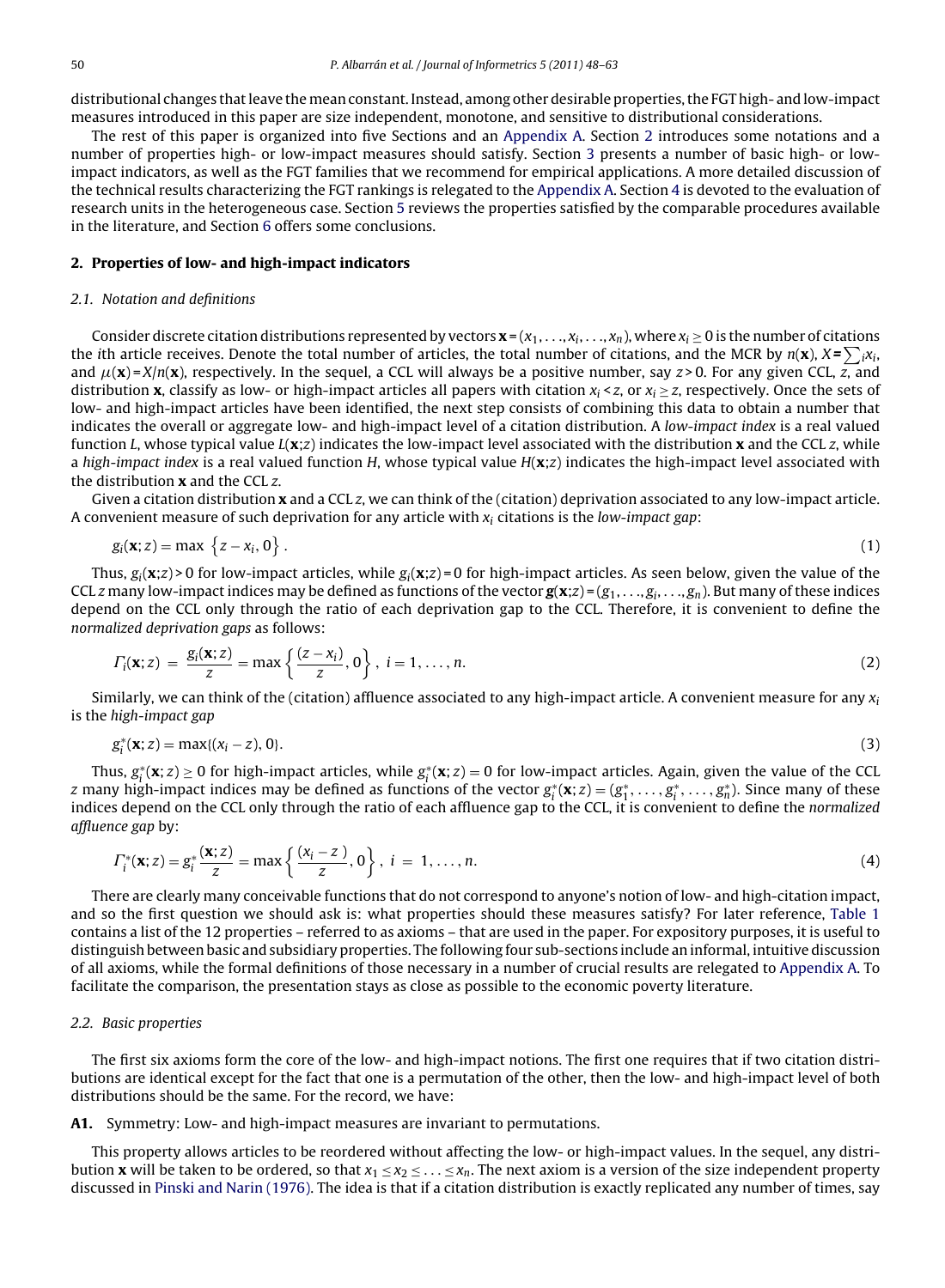<span id="page-3-0"></span>**Table 1**

A list of axioms.

Basic axioms

A1. Symmetry: Low- and high-impact measures are invariant to permutations.

- A2. Replication invariance (size independence): Low- and high-impact measures are invariant to replications of the citation distribution.
- A3. Continuity: Low- and high-impact measures are continuous functions.
- A4. Focus: Low- and high-impact measures are invariant to changes in the set of high- and low-impact articles, respectively.

A5. Monotonicity: A new citation of a low-impact (high-impact) article reduces (increases) the low- impact (high-impact) level of a citation distribution.

A6. Normalization: A low- or a high-impact measure takes the zero value when the set of low or high-impact articles is empty, respectively.

Subsidiary axioms

A7. Subgroup consistency: Consider a partition of a citation distribution into two subgroups, and assume that the low-impact (high-impact) level in one of the subgroups increases while it remains constant in the other subgroup. Then in the new situation the overall low-impact (high-impact) level increases.

A8. Decomposability: For any partition of a distribution, a low- or a high-impact index is decomposable if the overall low- or high-impact level is the weighted average of the low- or high-impact levels of the subgroups, with weights equal to the subgroups' publication shares.

A9.Transfer axiom: If a citation transfer takes place between two high- or low-impact articles, then the high- or low-impact level increases.

A10. Invariance to equal proportional variations (scale invariance): Low- and high-impact indicators are invariant to equal proportional changes in the citations received by all articles and the CCL.

A11. Invariance to equal absolute variations (translation invariance): Low- and high-impact indicators are invariant to equal absolute changes in the citations received by all articles and the CCL.

A12. Increasing CCL axiom: If the CCL increases, then the low-impact (high-impact) level increases (decreases).

twice, the low- and high-impact level of the resulting distribution should be equal to that of the original one. Consider the distributions  $\mathbf{x} = (0, 0, 2, 5, 8)$  and  $\mathbf{y} = (0, 0, 0, 0, 2, 2, 5, 5, 8, 8)$ . If, for example, the CCL is equal to 4, then the set of low-impact articles for the two distributions are  $(0, 0, 2)$  and  $(0, 0, 0, 0, 2, 2)$ , while the sets of high-impact articles are  $(5, 8)$  and  $(5, 5, 8)$ . 8) in the two cases. The citation per article has not changed, the only difference being the number of times a certain citation sequence appears in each case. Since clearly the *shape* of the distribution has remained constant, there are reasons to say that the structure of the low- and high-impact phenomena has not changed. Hence:

**A2.** Replication Invariance (Size Independence): Low- and high-impact measures are invariant to replications of the citation distribution.

Of course, like any axiom, this one is debatable. Some observers may say that the two distributions of the example should not be equally ranked. Insofar as the research unit with twice the number of articles can be said to be more productive, either the low-impact aspect of distribution **y** can be said to be smaller than that of **x**, and/or the high-impact aspect of **y** can be said to be greater. In any case, this property is crucial, since it allows us to compare the low- and high-impact aspects of two citation distributions of different sizes. Consider two distributions **x** and **y** with n and m articles, respectively. They are not directly comparable, but we can always replicate the first one  $m$  times and the second one  $n$  times. Let us denote the result by **x** and **y** . Thanks to A2, the low- and high-impact levels of distribution **x** are equal to those of distribution **x**, and similarly with **y** and **y**. But the two new distributions now have the same size: n times m. Thus, by comparing **x** and **y** the original problem is solved.3

It is technically convenient to ensure that small changes in citation distributions generate small changes in low- or high-impact levels. This is the content of the third axiom:

**A3.** Continuity: Low- and high-impact measures are continuous functions.

The next two axioms are very important because they serve to differentiate low- from high-impact indicators. The first one captures the idea that low- and high-impact measurement should be completely independent of what takes place in high- and low-impact articles, respectively. Hence:

**A4.** Focus: Low- and high-impact measures are invariant to changes in the set of high- and low-impact articles, respectively.

Next, consider a situation in which a low-impact article receives a new citation. What should we require from a wellbehaved low-impact measure? Surely that the low-impact level is reduced in the new situation. Similarly, if a high-impact article receives a new citation we expect the high-impact level to increase. Hence:

**A5.** Monotonicity: A new citation of a low-impact (high-impact) article reduces (increases) the low-impact (high-impact) level of a citation distribution.

As will be seen in Section [3, p](#page-7-0)erhaps the most important implication of the monotonicity axiom is that it rules out measures based upon a simple counting of the low- or high-impact articles. The sixth axiom is elementary and innocuous and introduces a normalization rule according to which, when the set of low- or high-impact articles is empty, the low- or the high-impact measure takes the value zero.

<sup>3</sup> [Dasgupta, Sen, and Starrett \(1973\)](#page-14-0) first discussed this axiom in their seminal contribution to income inequality. [Chakravarty \(1983\)](#page-14-0) and [Thon \(1983\)](#page-15-0) introduced it into poverty measurement.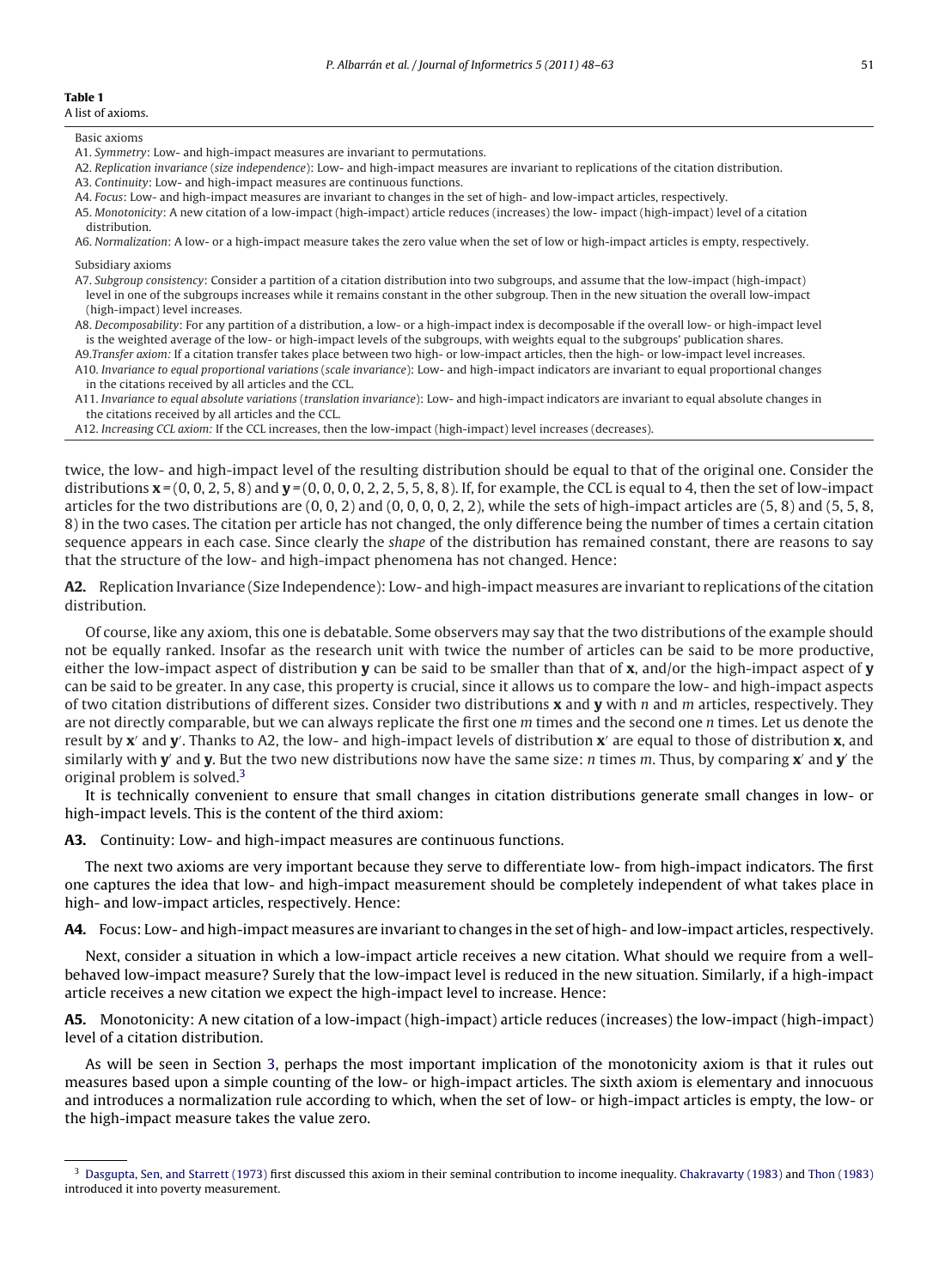**A6.** Normalization: A low- or a high-impact measure takes the zero value when the set of low or high-impact articles is empty, respectively.

# 2.3. Subgroup consistency and decomposability

There are many  $L$  and  $H$  indices satisfying properties 1–6. As a matter of fact, the sheer quantity of possible indicators makes it difficult to select those to be used in practice. Therefore, it would be useful to count on other interesting axioms that help restrict the class of admissible indicators, that is, the functional form that  $L$  and  $H$  indices can take. The next axiom is a case in point.

Consider any partition of the set of articles under evaluation into a number of non-overlapping subgroups.4 The subgroup consistency property for high-impact measures requires the overall high-impact level to fall if a subgroup experiences a highimpact reduction, while the high-impact levels in the rest of the population subgroups remain unchanged. The subgroup consistency axiom for low-impact measures is analogously defined. This property –which has not yet been discussed in scientometrics literature– is desirable for a number of reasons. From a practical point of view, consider a situation where the object of study is the citation distribution of articles in a certain homogeneous field published by research units in a certain country. Subgroup consistency is needed to coordinate the efforts of the country's decentralization strategy towards, say, a high-impact increase in the field in question. Such a strategy may typically involve a set of policy measures targeted at specific research units. If the high-impact indicator is not subgroup consistent we may be faced with a situation in which each targeted research unit achieves the objective of increasing its own high-impact level, and yet the country's high-impact level decreases. Subgroup consistency may therefore be viewed as an essential counterpart to a coherent low- or highimpact policy program. This requirement may also be regarded as a natural analogue of the monotonicity condition 5, which requires that the aggregate high- (or low-) impact level increases (falls) if one article receives a new citation, ceteris paribus, while subgroup consistency demands that the aggregate high- (or low-) impact level increases (falls) if one subgroup sees its high-impact increased (or its low-impact reduced), ceteris paribus; in this sense, [Zheng \(1997\)](#page-15-0) suggests that subgroup consistency can be also termed subgroup monotonicity.

**A7.** Subgroup consistency: Consider a partition of a citation distribution into two subgroups, and assume that the lowimpact (high-impact) level in one of the subgroups increases while it remains constant in the other subgroup. Then in the new situation the overall low-impact (high-impact) level increases.

Thus, subgroup consistency merely ensures that the aggregate, or overall low- (or high-) impact value does not respond perversely to changes in the level of low- (or high-) impact within one subgroup while the level of the other stays constant. Note that a principal restriction of the conditions under which subgroup consistency applies is that subgroup sizes are fixed to rule out any changes in subgroup low- (or high-) impact due entirely to inter-groups shifts of articles. On the other hand, the constraints on the number of subgroups and the precise way the subgroups' low- (or high-) impact levels alter are less restrictive than they appear at first glance. The number of fixed-sized groups may be extended to any number greater than two, on the condition that the overall low- (or high-) impact level increases if the low- (or high-) impact does not fall in any subgroup and increases in at least one. Finally, the subgroup consistency property is closely allied to the stronger condition of decomposability, originally defined by [Foster et al. \(1984\)](#page-14-0) as follows:

**A8.** Decomposability: Consider any partition of a distribution **x** into  $K \ge 2$  subgroups so that  $\mathbf{x} = (\mathbf{x}^1, \dots, \mathbf{x}^k)$ , where  $\mathbf{x}^k$  is the citation distribution of subgroup k, and  $\omega_k = n(\mathbf{x}^k)/n(\mathbf{x})$  is the proportion that the articles in subgroup k represent in the total volume of articles in the original distribution. A low- or a high-impact index is decomposable if the overall low- or high-impact level is the weighted average of the low- or high-impact levels of the subgroups, with weights equal to the subgroups' publication shares  $\omega_k$ ; that is, a low- or a high-impact index, L or H, is decomposable if the overall low-impact level can be written as

$$
L(\mathbf{x}^1,\ldots,\mathbf{x}^K;\,z)=\sum_k \omega_k L(\mathbf{x}^k;z),
$$

and the high-impact level as

$$
H(\mathbf{x}^1,\ldots,\mathbf{x}^K;z)=\sum_k \omega_k H(\mathbf{x}^k;z).
$$

Of course, decomposable measures are also subgroup consistent, but not vice-versa. Given a partition, if we are merely interested in comparing the subgroup low- or high-impact levels with one another, the decomposability requirement is quite unnecessary. On the other hand, if the analysis involves comparisons between subgroup and overall levels, then

 $4$  Consider the world distribution of articles in Chemistry and its partition into the Chemistry papers attributed to the different countries in the world. Or consider a country's citation distribution in Mathematics and its partition into the Mathematics articles attributed to the different university departments and research institutes active in that country.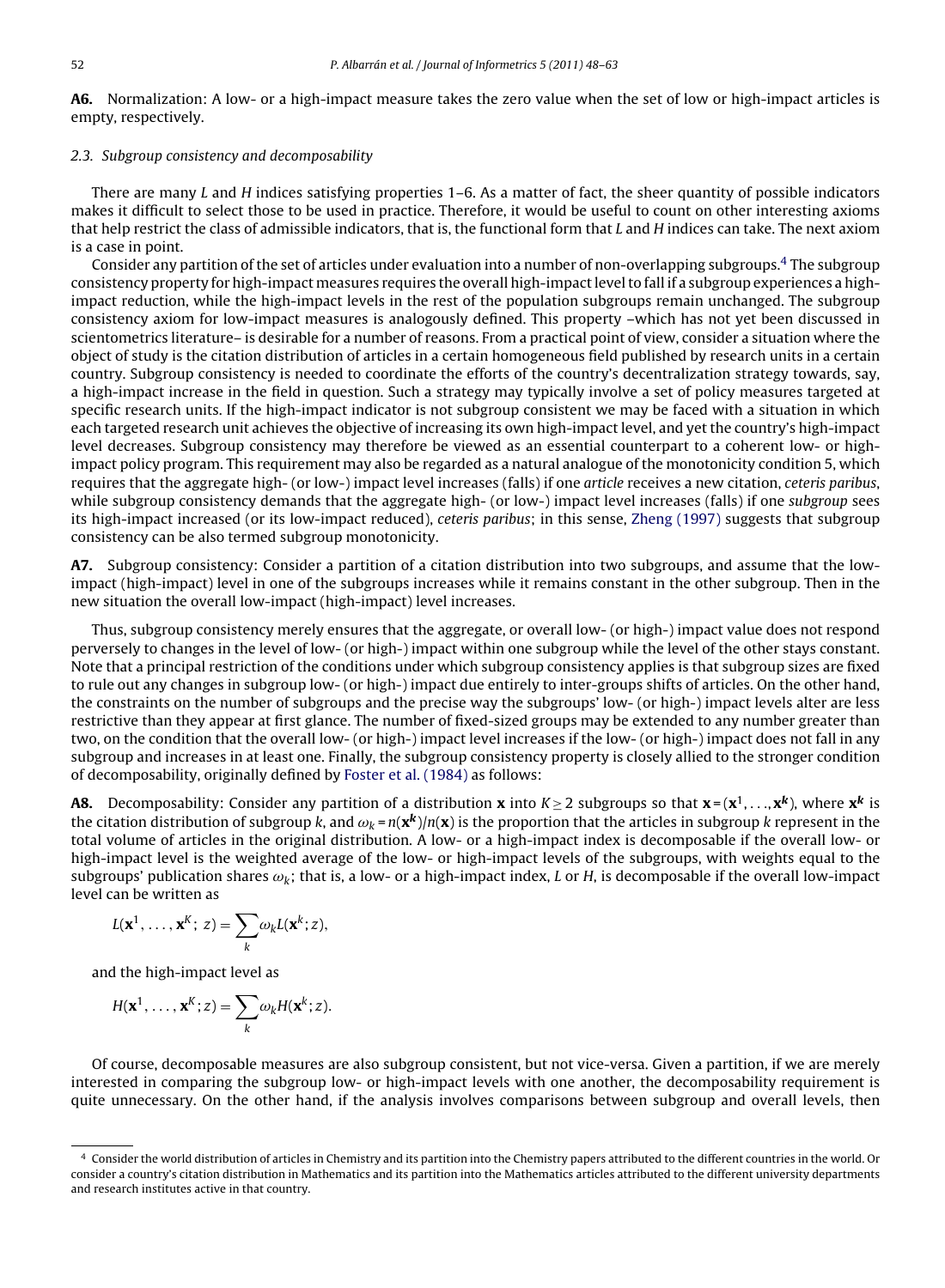decomposability can be very useful indeed. To appreciate this, consider a situation in which the citation distribution of a given scientific discipline, **x**, is partitioned into the citation distributions of K countries, so that  $\mathbf{x} = (\mathbf{x}^1, \dots, \mathbf{x}^k, \dots, \mathbf{x}^K)$ . If the L and H indicators are decomposable, then given a certain CCL z, each country's observed relative contribution to the low- or high-impact measure at the worldwide level is equal to  $\omega_k L(\mathbf{x}^k; z)/L(\mathbf{x}; z)$  or  $\omega_k H(\mathbf{x}^k; z)/H(\mathbf{x}; z)$ , respectively. Each country's expected contribution can be taken to be its publication share  $\omega_k$ . Therefore, the ratios  $[\omega_k L(\mathbf{x}^k; z)]/L(\mathbf{x}; z)]/\omega_k = L(\mathbf{x}^k; z)/L(\mathbf{x}; z)$ z) and  $[\omega_k H(\mathbf{x}^k; z)|H(\mathbf{x}; z)]/\omega_k = H(\mathbf{x}^k; z)|H(\mathbf{x}; z)$  will be greater than, equal to or smaller than one whenever country k's contribution to the overall low- or high-impact level is greater than, equal to, or smaller than its publication share.

Decomposability can also be useful to express, say, the high-impact differences between two distributions as the sum of two terms involving differences in publication shares and differences in subgroups' high-impact levels. Consider the world citation distributions **x** and **y** in two periods of time, equally partitioned into K countries:  $\mathbf{x} = (\mathbf{x}^1, \dots, \mathbf{x}^K)$ , and  $\mathbf{y} = (\mathbf{y}^1, \dots, \mathbf{y}^K)$ . Let  $z_x$  and  $z_y$  be the possibly different CCLs in the two periods, and denote by  $\Delta H$  the difference between the corresponding overall high-impact levels, that is, let

$$
\Delta H = H(\mathbf{y}; z_y) - H(\mathbf{x}; z_x).
$$

Denote by  $\omega_k(\mathbf{x})$  and  $\omega_k(\mathbf{y})$  the publication shares of country k in the two periods. Using A8, the quantity  $\Delta H$  can be expressed as

$$
\Delta H = \sum_{k} [\omega_k(\mathbf{y}) - \omega_k(\mathbf{x})] H(\mathbf{y}; z_y) + \sum_{k} [H(\mathbf{y}; z_y) - H(\mathbf{x}; z_x)] \omega_k(x).
$$

The first term in the above expression captures the changes in publishing shares, while the second term captures the change in the countries high-impact levels.

From this discussion it can be concluded that conditions A7 and A8 constitute interesting properties for our measures to have.<sup>5</sup> On the other hand, as will be seen in the [Appendix A, F](#page-12-0)S show that under some reasonable conditions subgroup consistent and decomposable measures order equally all citation distributions, and that subgroup consistency is essential to characterize the class of indicators singled out in this paper for its use in empirical applications.

#### 2.4. Sensitivity to distributional considerations

The next two axioms address the role that distributional considerations might play in the evaluation of citation distributions (the only two papers we know that stress the interest of distributional considerations in citation analysis are [Allison, 1980, a](#page-14-0)nd [Bornmann et al., 2008\).](#page-14-0) Consider two research units whose citation distributions have the same size, the same MCR, and the same percentage of high-impact articles. Assume also that the total number of citations achieved by the high-impact articles is the same in both cases. Assume, however, that the high-impact articles of the first research unit receive a similar number of citations, while the number of citations among the high-impact articles in the second unit is very unequally distributed in the sense that most articles receive citations barely above the CCL while there are a few of Nobel prize quality because of the large number of citations they receive. It seems reasonable to conclude that the second research unit has a greater high-impact level than the first one.

For a numerical example, consider the citation distribution  $\mathbf{x} = (0, 0, 2, 4, 5, 9)$ , and assume that the CCL is 3. Thus, the set of high-impact articles is (4, 5, 9). Assume that a transfer of one citation takes place between the second article in this set and the third, so that we reach a new distribution  $\mathbf{v} = (0, 0, 2, 4, 4, 10)$ . If distributional considerations matter, then we would say that distribution **y** has greater high-impact level than distribution **<sup>x</sup>**. To explain this idea, let us begin by defining a citation transfer as follows: given a distribution  $\mathbf{x} = (x_1, \ldots, x_n)$ , a *citation transfer* between two articles with  $0 \le x_i \le x_j$  is the transfer of one (or more) citations from article i to article j. Intuitively, a citation transfer increases the citation inequality of the original distribution. $6$  Hence:

**A9.1.** Transfer axiom for high-impact measures: If a citation transfer takes place between two high-impact articles, then the high-impact level increases.

It should be noted that distributional considerations do not play the same role in the evaluation of citation or income distributions. In an economic context, income inequality, even among the rich, has negative normative connotations. Therefore, the idea that greater income inequality should mean greater economic affluence would not be acceptable to economists. On the contrary, in an economic context it is natural to require that an increase in income inequality among the poor should also increase the economic poverty level. In our context, although this requirement is not so obvious, we believe that it is still acceptable. If the citation inequality among low-impact articles increases because a transfer takes place between a less cited to a more cited article, or in other words, from a more to a less deprived article, then in a straightforward sense the overall relative (citation) deprivation is increased and it seems acceptable to expect that the low-impact measure should

<sup>5</sup> It should be noted that subgroup consistency and decomposability require strong doses of independence or autonomy among subgroups in all conceivable partitions. See [Sen \(1992, p. 106\)](#page-15-0) for criticisms of this notion in an economic context.

 $^6$  A citation transfer might also be defined in terms of one (or more) citations from article j to article I without altering the ranking of the two articles, in which case a citation transfer intuitively decreases the citation inequality of the original distribution.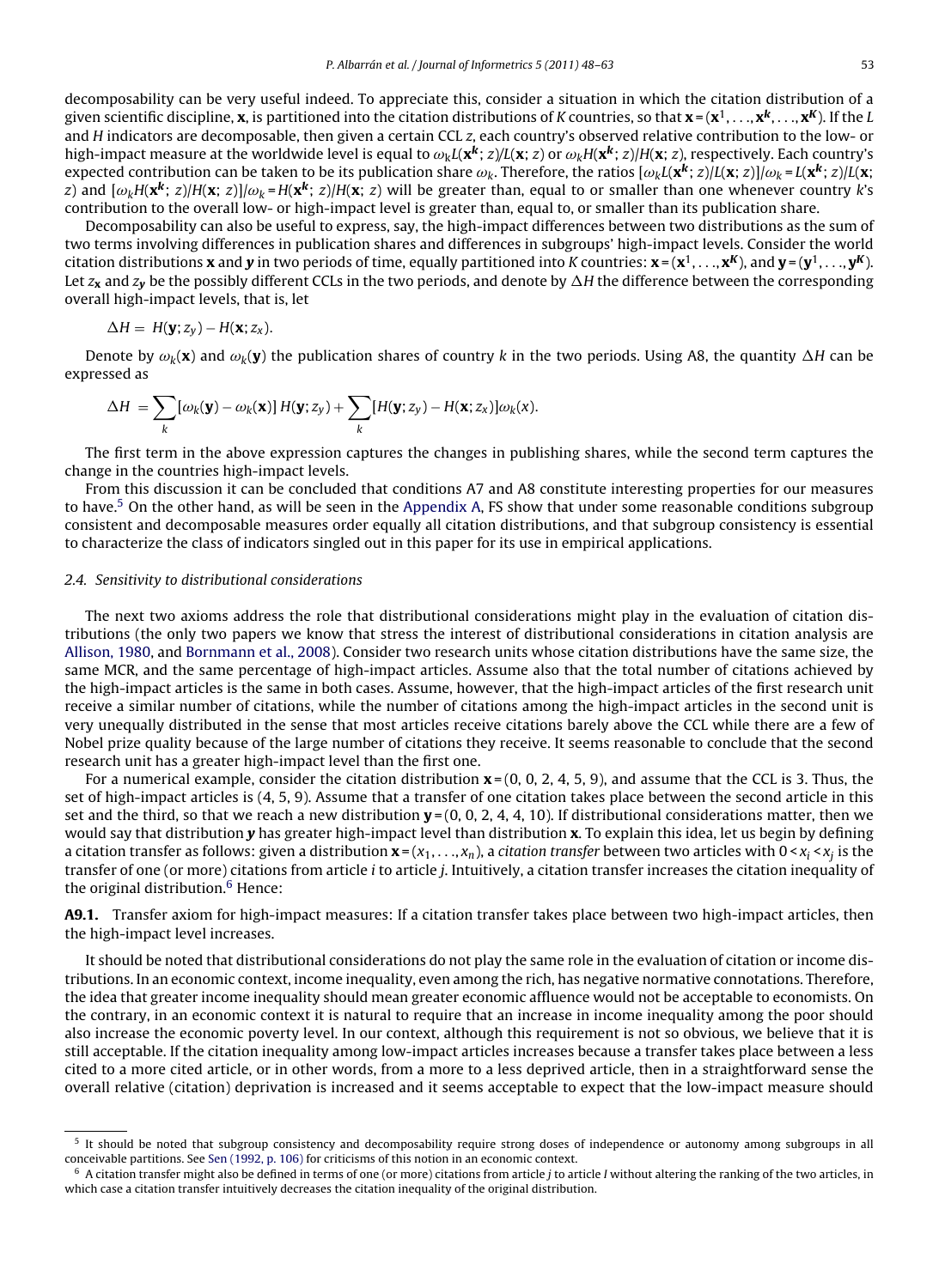<span id="page-6-0"></span>also increase. Although we see no major objection to using measures that satisfy it, it should be understood that the transfer axiom is not a fundamental property that all low-impact indices are expected to possess. Correspondingly, we list it separately here:

**A9.2.** Transfer axiom for low-impact measures: If a citation transfer takes place between two low-impact articles, then the low-impact level increases.

For later reference, note that the distributional consequences of a citation transfer are the same for the two notions of inequality usually distinguished by economists. To see this, consider the following conceptual experiment. Given a citation distribution  $\mathbf{x} = (x_1, \ldots, x_n)$ , assume that there is a change in scale where the number of articles remain fixed but the total number of citations increases, say from X to X' where  $X' = \lambda X$  for some  $\lambda > 1$ . How should the excess number of citations,  $X' - X = (\lambda - 1)X$ , be allocated among the *n* articles so that the citation inequality originally associated with distribution **x** remains constant? Economists usually provide two answers. The first is that citation inequality remains constant if relative positions remain unchanged, that is, if in the new distribution  $\mathbf{x}' = (x'_1, \ldots, x'_i, \ldots, x'_n)$  we have that  $x'_i = \lambda x_i$  for all  $i = 1, \ldots, n$ ,  $x_i$  so that  $X' = \sum x' = \lambda X$ . The second answer is that instead of allocating the c so that  $X' = \sum_i X'_i = \lambda X$ . The second answer is that, instead of allocating the citation surplus in proportion to the originally<br>number of citations, the total amount available should be allocated equally among all articles number of citations, the total amount available should be allocated equally among all articles so that the absolute positions remain unchanged, that is,  $x_i'' = x_i + [(\lambda - 1)X]/n$  for all  $i = 1, ..., n$ , with  $X'' = \sum$ <br>capture a relative and an absolute potion of citation inequality. But note that if a  $i<sub>i</sub> x''_i = \lambda X = X'$ . The two answers are said to  $i<sub>i</sub>$  ration transfer takes place then citation capture a *relative* and an *absolute* notion of citation inequality. But note that if a citation transfer takes place, then citation inequality in both senses would increase.

#### 2.5. Properties when the CCL varies

So far, implicitly the CCL has remained fixed. The last set of axioms deal with situations in which the CCL changes. In the first place, it is useful to introduce new properties to ensure the coherence of low- and high-impact values at different CCLs. This is typically accomplished by requiring the low- or high-impact value to be invariant to certain kinds of simultaneous changes in the citations to all articles and the CCL. As in the economic poverty literature, we consider here two types of changes that will simultaneously apply to both types of low- and high-impact indicators. Firstly, given a citation distribution **x** =  $(x_1, \ldots, x_n)$  and a CCL z, consider a proportional, or relative change to a new situation in which  $x'_i = \alpha x_i$  for all  $i = 1, \ldots, n$ ,  $\alpha$ ,  $\alpha$  and  $\alpha$  is a state of course a change in scale, or in the total number and  $z' = \alpha z$  for some  $\alpha > 0$ . There is, of course, a change in scale, or in the total number of citations,  $X' = \sum_i X'_i = \alpha X$ , and hence<br>in the distribution mean  $\mu(\mathbf{x}') = X'/n = \alpha X/n = \alpha \mu(\mathbf{x})$ . However, the normalized low- an in the distribution mean,  $\mu(\mathbf{x}') = X'/n = \alpha X/n = \alpha \mu(\mathbf{x})$ . However, the normalized low- and high-impact gaps defined in [\(2\) and](#page-2-0) (2) and (2) and (3) and (3) and (3) and (3) and (4) and (3) and (4) and (4) and (4) and (4) and [\(4\), a](#page-2-0)s well as the relative citation inequality of the citation distribution, remain constant. It could be said that in a clear, "relative" sense the shape of the distribution remains constant, so that the low- and high-impact levels have not changed either, which is the idea expressed in the following axiom (that defines what the natural sciences call an intensive property):

**A10.** Invariance to equal proportional variations (scale invariance): Low- and high-impact indicators are invariant to equal proportional changes in all citations and the CCL.

Secondly, given a citation distribution  $\mathbf{x} = (x_1, \ldots, x_n)$  and a CCL z, consider an equal absolute change to a new situation in which  $x_i'' = x_i + \delta$  for all  $i = 1, ..., n$ , and  $z'' = z + \delta$  for some  $\delta > 0$ . Again, there is a change in scale, or in the total number of cita-<br>tions  $x'' = \sum x_i'' = X + n\delta$  and hence in the distribution mean  $u(x'') = x''/n = x/n + \delta = u(x) + \delta$ . H tions,  $X'' = \sum_i x_i'' = X + n\delta$ , and hence in the distribution mean,  $\mu(\mathbf{x}'') = X''/n = X/n + \delta = \mu(\mathbf{x}) + \delta$ . However, the un-normalized low-<br>low- and high-impact gans defined in (1) and (3) as well as the absolute citation inequality low- and high-impact gaps defined in [\(1\) and \(3\), a](#page-2-0)s well as the absolute citation inequality of the citation distribution, remain constant. It could be said that in a clear, "absolute" sense the shape of the distribution remains constant, so that the low- and high-impact levels have not changed either, which is the idea expressed in the following axiom:

**A11.** Invariance to equal absolute variations (translation invariance): Low- and high-impact indicators are invariant to equal absolute changes in all citations and the CCL.

Low- and high-impact measures that satisfy axioms A10 or A11 are said to be scale or translation invariant. In the homogeneous case, MCRs from different research units are directly comparable. But this is not so in the heterogeneous case in which citations are not directly comparable across fields with different publishing and citation practices, and hence with different MCRs. However, both scale and translation invariance have very important practical consequences in this case because, as we will see in Section [4, t](#page-8-0)hey allow us to compare the low- and high-impact aspects of two citation distributions of the same size but different means.

Finally, it is also interesting to consider changes solely in the CCL. If the CCL, say increases, it is natural to expect the low-impact level to increase and the high-impact level to decrease. This scarcely debatable observation is the last axiom in our list:

**A12.** Increasing CCL Axiom: If the CCL increases, then the low-impact (high-impact) level increases (decreases).7

 $7$  For a more detailed discussion of properties in the economic poverty literature that, after an appropriate reinterpretation, can be directly taken as properties of low- and high-impact citation distributions, see [Foster \(1984\)](#page-14-0) and [Zheng \(1997\).](#page-15-0)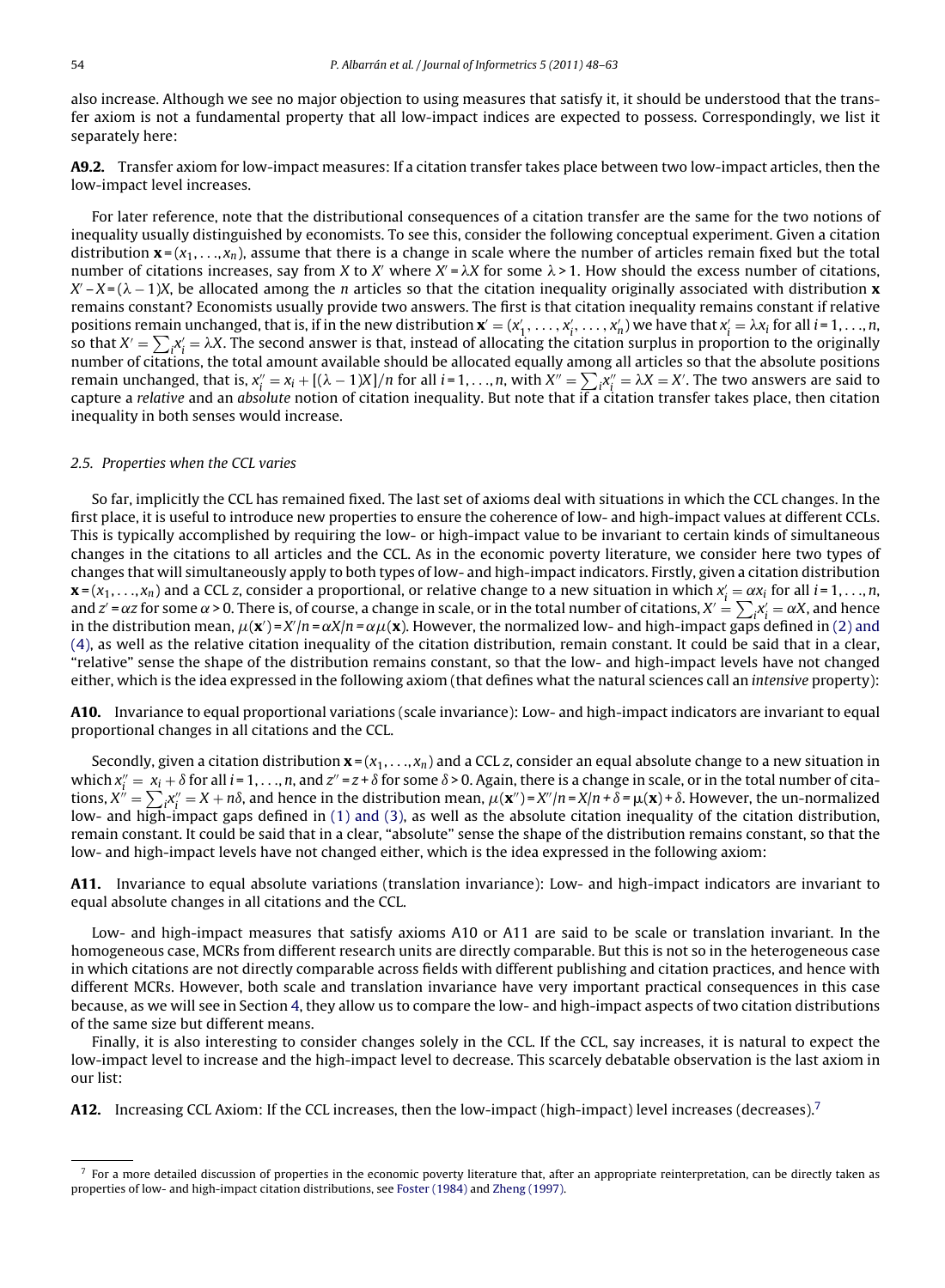## <span id="page-7-0"></span>**3. A review of some specific L and H indicators and their alternatives**

#### 3.1. Two sets of L and H indicators

Given a citation distribution **x** and a certain CCL z, let  $I(x; z)$  be the number of low-impact articles, and let  $h(x; z) = n(x) - l(x; z)$  $z$ ) be the number of high-impact articles. A first example of a specific low-impact indicator is the low-impact ratio, or the percentage of low-impact articles:

$$
L_R(\mathbf{x}; z) = \frac{l(\mathbf{x}; z)}{n(\mathbf{x})}.
$$
\n(5)

Similarly, we have the high-impact ratio, or the percentage of high-impact articles:

$$
H_R(\mathbf{x}; z) = \frac{h(\mathbf{x}; z)}{n(\mathbf{x})}.
$$
 (6)

Of course,

$$
L_R(\mathbf{x};z) + H_R(\mathbf{x};z) = 1,
$$

so that if  $L_R(\mathbf{x}; z)$  changes, then  $H_R(\mathbf{x}; z)$  must change in the opposite direction. Clearly, both indicators satisfy the basic axioms A1–A4 and A6, as well as the convenient axioms A12, A8, and hence A7. Interestingly enough, both simultaneously satisfy the invariance axioms A10 and A11, a fact we shall return to below. However, both violate two crucial conditions: the monotonicity A5, and the transfers axioms A9.1 and A9.2 relating to the sensitivity of an indicator to distributional considerations.

There is a second type of natural, low-impact index that satisfies monotonicity, namely, the low-impact gap ratio defined as

$$
L_I(\mathbf{x};z) = \left(\frac{1}{z}\right) \left[\sum_{i=1}^{I(\mathbf{x};z)} \frac{g_i(\mathbf{x};z)}{I(\mathbf{x};z)}\right] = \frac{z - \mu L(\mathbf{x})}{z},
$$

where  $g_i(\mathbf{x}; z)$  is the low-impact gap defined in [\(1\), a](#page-2-0)nd  $\mu_L(\mathbf{x})$  is the mean citation rate of low-impact articles. Similarly,<br>define the high-impact gan ratio 25 define the high-impact gap ratio as

$$
H_I(\mathbf{x}; z) = \left(\frac{1}{z}\right) \left[\sum_{i=I(\mathbf{x}; z)+1}^{n(\mathbf{x})} \frac{g_i^*(\mathbf{x}; z)}{h(\mathbf{x}; z)}\right] = \frac{\mu_H(\mathbf{x}) - z}{z}
$$

where  $g_i^*(\mathbf{x}; z)$  is the high-impact gap defined in [\(3\), a](#page-2-0)nd  $\mu_H(\mathbf{x})$  is the mean citation rate of high-impact articles. These indices<br>satisfy all basic axioms A1–A6: they are scale invariant but, due to the way they satisfy all basic axioms A1–A6; they are scale invariant but, due to the way they are normalized with  $1/z$  l( $\bf{x}$ ; z) and  $1/z$  h( $\bf{x}$ ; z) as a normalization factor, they are not subgroup consistent, a circumstance that might constitute a serious drawback in practice. Consider, however, the per-article low-impact gap ratio in which the normalization factor is 1/n(**x**):

$$
L_G(\mathbf{x}; z) = \left[\frac{1}{n(\mathbf{x})}\right] \left[\sum_{i=1}^{l(\mathbf{x}; z)} \frac{g_i(\mathbf{x}; z)}{z}\right] = \left[\frac{l(\mathbf{x}; z)}{n(\mathbf{x})}\right] \left\{ \left(\frac{1}{z}\right) \left[\sum_{i=1}^{l(\mathbf{x}; z)} \frac{g_i(\mathbf{x}; z)}{l(\mathbf{x}; z)}\right] \right\} = L_R(\mathbf{x}; z) L_I(\mathbf{x}; z).
$$
\n(7)

This index represents the minimum number of citations required to bring all low-impact articles to the CCL, and is equal to the product of  $L_R$  and  $L_I$ . This convenient low-impact indicator satisfies the same properties as  $L_I$  but it is decomposable, and hence subgroup consistent. Define also the per-article high-impact gap ratio:

$$
H_G(\mathbf{x}; z) = \left[\frac{1}{n(\mathbf{x})}\right] \left[\sum_{i=l(\mathbf{x}; z)=1}^{n(\mathbf{x})} \frac{g_i^*(\mathbf{x}; z)}{z}\right] = H_R(\mathbf{x}; z) H_I(\mathbf{x}; z).
$$
\n(8)

This high-impact indicator, which represents the surplus of citations actually received by high-impact articles above the CCL and is equal to the product of  $H_R$  and  $H_I$ , satisfies also axioms A1–A8 and A10.

It can be said that  $L_R$  and  $H_R$  only capture the incidence of the low- and high-impact aspects of any citation distribution, while  $L_G$  and  $H_G$  – the products of  $L_R$  and  $L_I$  and  $H_R$  and  $H_I$ , respectively – capture both the incidence and the *intensity* of the low- and high-impact aspects of a citation distribution. The problem, of course, is that none of the four indices are sensitive to distributional considerations. To observe this, consider two research units whose citation distributions have the same size, the same MCR, and the same percentage of high-impact articles, that is to say, the same  $H_R$  measure. Assume also that the total number of citations achieved by the high-impact articles is the same in both cases, so that both distributions have the same  $H_G$ . If this were all, then the two research units should be equally ranked from the high-impact point of view. Assume, however, that the citation inequality among high-impact articles is greater in the second research unit. It seems reasonable to conclude that this unit has a greater high-impact level than the first one.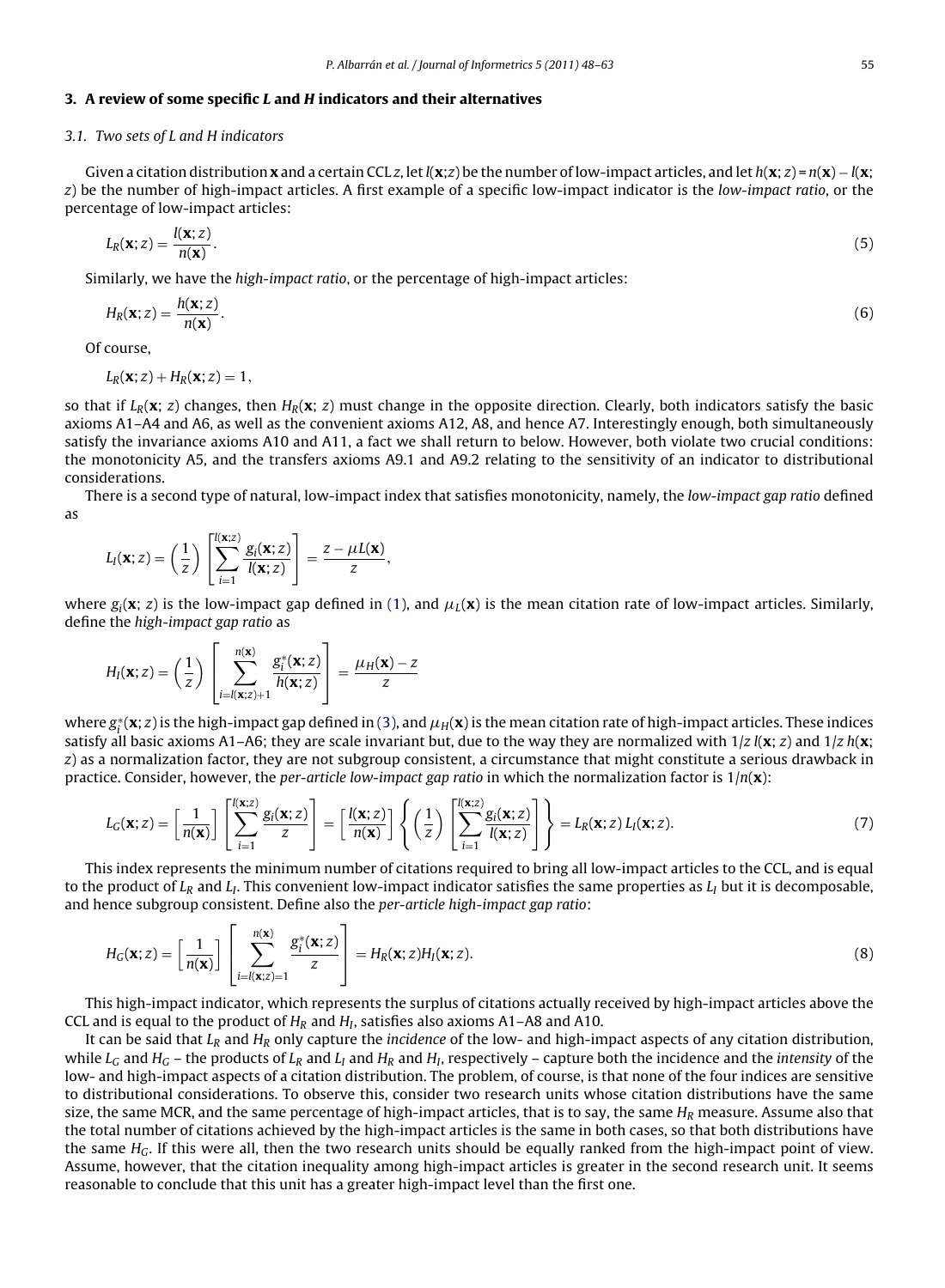#### <span id="page-8-0"></span>3.2. The class of subgroup consistent low- and high-impact indicators

There are convenient decomposable, and hence subgroup consistent low- and high-impact indicators.<sup>8</sup> Some of them, such as  $L_G(x; z)$  and  $H_G(x; z)$  defined in Eqs. [\(7\) and \(8\), a](#page-7-0)re also monotonic and satisfy all the basic properties A1–A5. The question is: are there many others simultaneously satisfying all these properties?

FS provide a definite answer to this question for poverty indices defined over income distributions which are equivalent to our low-impact measures defined over citation distributions. As seen in more detail in [Appendix A, s](#page-12-0)ymmetric, replication invariance, continuous, focused, monotonic, and subgroup consistent low-impact measures are increasing transformations of decomposable measures, a result that justifies the use of the latter. Furthermore, the ranking of distributions obtained from a class of subgroup consistent low-impact indicators which satisfy axioms A1–A5 and other acceptable property introduced in [Appendix A](#page-12-0) coincides with the ranking induced by the FGT class of low-impact indices defined by

$$
L_{\beta}(\mathbf{x}; z) = \left[\frac{1}{n(\mathbf{x})}\right] \sum_{i=1}^{l(\mathbf{x}; z)} \left[\frac{g_i(\mathbf{x}; z)}{z}\right]^{\beta}, 0 \le \beta.
$$
 (9)

The extension of these results to high-impact indicators is immediate, and the corresponding FGT class is defined by

$$
H_{\beta}(\mathbf{x}; z) = \left[\frac{1}{n(\mathbf{x})}\right] \sum_{i=\mathbf{l}(\mathbf{x}; z)+1}^{n(\mathbf{x})} \left[\frac{g_i^*(\mathbf{x}; z)}{z}\right]^{\beta}, 0 \leq \beta.
$$
 (10)

Together with the properties already mentioned, all members of these two families are scale invariant and satisfy axioms 6 and 12. Interestingly enough, the members of these families corresponding to parameter values  $\beta$  = 0, 1 coincide with the indices already presented in this Section in Eqs. [\(5\)–\(8\):](#page-7-0)  $L_0(\mathbf{x}; z) = L_R(\mathbf{x}; z)$ ,  $L_1(\mathbf{x}; z) = L_G(\mathbf{x}; z)$ ,  $H_0(\mathbf{x}; z) = H_R(\mathbf{x}; z)$ , and  $H_I(\mathbf{x}; z)$  $z$ ) = H<sub>G</sub>(**x**; z). What are novel are the cases in which  $\beta$  is greater than 1. When  $\beta$  = 2, the only case considered in this paper, we have:

$$
L_2(\mathbf{x}; z) = \left[\frac{1}{n(\mathbf{x})}\right] \sum_{i=1}^{l(\mathbf{x}; z)} \left[\frac{g_i(\mathbf{x}; z)}{z}\right]^2,
$$
\n(11)

and

$$
H_2(\mathbf{x}; z) = \left[\frac{1}{n(\mathbf{x})}\right] \sum_{i=1}^{n(\mathbf{x})} \left[\frac{g_i^*(\mathbf{x}; z)}{z}\right]^2.
$$
 (12)

The measures  $H_2$  and  $L_2$  are the only ones in this paper which satisfy axioms A9.1 and A9.2. To better understand their sensitivity to distributional considerations, it is useful to realize that

$$
L_2(\mathbf{x}; z) = L_R(\mathbf{x}; z) \{ [(L_G(\mathbf{x}; z)]^2 + [1 - L_G(\mathbf{x}; z)]^2 (C_L)^2] \},
$$
\n(13)

$$
H_2(\mathbf{x}; z) = H_R(\mathbf{x}; z) \{ [(H_G(\mathbf{x}; z))^2 + [1 - H_G(\mathbf{x}; z)]^2 (C_H)^2] \}
$$
\n(14)

where  $(C_L)^2$  and  $(C_H)^2$  are the squared coefficient of variation (i.e. the ratio of the standard deviation over the mean). This implies that over distributions with the same  $L_R$  and  $L_G$  (or the same  $H_R$  and  $H_G$ ),  $L_2$  and  $(C_L)^2$ , or  $H_2$  and  $(C_H)^2$  give precisely the same ranking. The coefficient of variation is an inequality index that exhibits a transfer neutrality property based on citation differences: a citation transfer of a given amount between two low- or high-impact articles a certain distance apart will always have the same effect on low- or high-impact levels irrespective of the absolute number of citations of the articles involved.<sup>9</sup> Finally, expressions (13) and (14) clearly indicate that the measures  $L_2$  and  $H_2$  capture simultaneously the incidence, the intensity, and the *citation inequality* aspects which have been discussed in Section [2.](#page-2-0)

#### **4. The heterogeneous case**

Assume we want to compare the performance of molecular biologists in MIT in the U.S. with mathematicians in the University of Lisbon in Portugal. Molecular Biology and Mathematics are clearly heterogeneous fields. Because of large differences in publication and citation practices, the number of citations received by articles in these two fields are not directly comparable. In the study of economic poverty, the analogous problem would be the comparison of

 $8\,$  For examples of low-impact indices that are subgroup consistent but not decomposable, as well as indices that are not subgroup consistent, see FS (p. 692–693). By taking into account how properties A4 and A5 work in both cases, it is not difficult to convert all these low-impact indices into high-impact ones.

<sup>&</sup>lt;sup>9</sup> This property is emphasized by [Allison \(1980\)](#page-14-0) when he recommends the coefficient of variation as an appropriate index of scientific productivity inequality.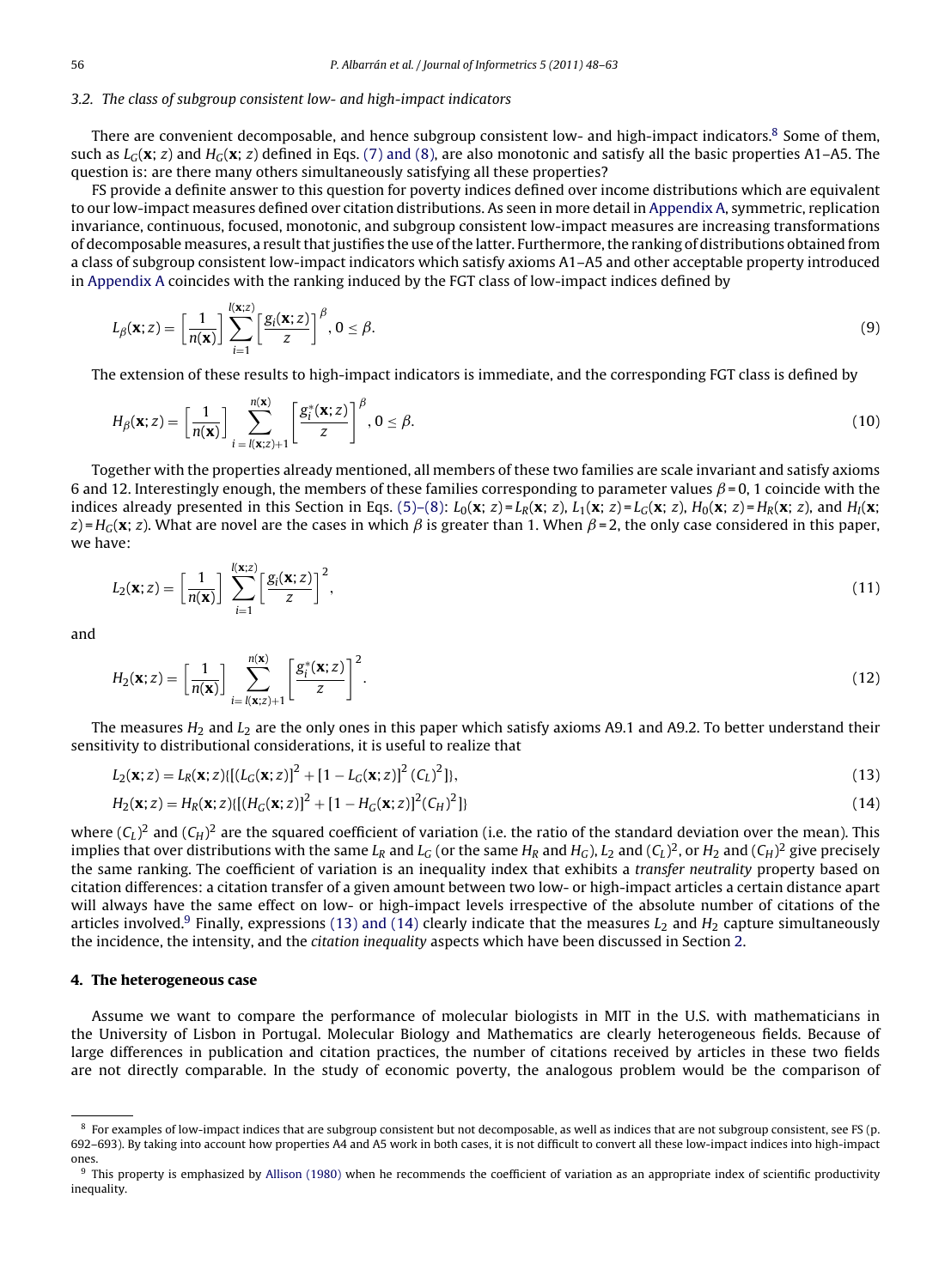<span id="page-9-0"></span>poverty in the state of Massachusetts in the U.S., say, with poverty in the Lisbon region in Portugal. The heterogeneity arises from the differences in the standard of living between the two regions. The solution is to measure poverty in these two geographical areas relative to the standard of living in the two countries, the U.S. and Portugal. The usual way of proceeding in the poverty literature is to choose the poverty line of each country equal to some fraction of its mean (or its median) income, say 50% of the mean (or 60% of the median) in Portugal and the U.S. The poor in Massachusetts and the Lisbon region will be those individuals with incomes below the corresponding, relative poverty lines.

In our approach, all that is required in the heterogeneous case is to work with scale (or translation) invariant indicators and to fix appropriately the CCLs of the two fields in contention. Given the skewness of citation distributions and the special interest of high-impact articles, it may be appropriate to fix the CCL for any field at some common multiple  $b > 1$  of the corresponding mean (or median) citation rates. Let **x** and **y** be the citation distributions of molecular biologists in MIT and mathematicians in the University of Lisbon, let  $\mu_{MB}$  and  $\mu_M$  be the MCRs in the world<br>citation distribution of Molecular Biology and Mathematics, and let  $z_{\rm{tot}}$  and  $z_{\rm{tot}}$  by the foll citation distribution of Molecular Biology and Mathematics, and let  $z_{MB} = b\mu_{MB}$  and  $z_M = b\mu_M$  be the CCLs in Molecu-<br>Lar Biology and Mathematics fixed as a common multiple b of the corresponding MCPs. In principle, bigh lar Biology and Mathematics fixed as a common multiple  $b$  of the corresponding MCRs. In principle, high-impact levels in the original situation,  $H(\mathbf{x}; z_{MB})$  and  $H(\mathbf{y}; z_M)$ , appear not to be comparable. Let  $\lambda = \mu_{MB}/\mu_M$ , which in practice may<br>be approximately equal to 10. If the bigh-impact measure is scale invariant, we can multiply be approximately equal to 10. If the high-impact measure is scale invariant, we can multiply by  $\lambda$  the citations of all articles in **y**, as well as the CCL in Mathematics,  $z_M$ . Denote the new distribution and CCL by **y**' and  $z'_M$ . According to A10, we now have  $H(\mathbf{v} : z_M) - H(\mathbf{v} : z' \cap \Sigma)$  But  $z' = \lambda z_M - \lambda h u_M = h u_{MN} - z_{MN}$  so that  $H(\mathbf{v} :$ A10, we now have  $H(\mathbf{y}; z_M) = H(\mathbf{y}'; z'_M)$ . But  $z'_M = \lambda z_M = \lambda b \mu_M = b \mu_{MB} = z_{MB}$ , so that  $H(\mathbf{y}'; z'M) = H(\mathbf{y}'; z_M)$ . Therefore, the original comparison is equivalent to the comparison of  $H(\mathbf{x}'; z_M)$  with  $H(\mathbf{y}'; z_M)$ . Henc the original comparison is equivalent to the comparison of  $H(\mathbf{x}; z_{MB})$  with  $H(\mathbf{y}'; z_{MB})$ . Hence, as long as scale invariant<br>indicators are used in our approach the low, and high impact levels of citation distributions indicators are used, in our approach the low- and high-impact levels of citation distributions representing the performance of research units in different fields can be easily compared. Naturally, the same applies if the comparison is between the low- and high-impact levels of entire heterogeneous fields, such as Molecular Biology and Mathematics at the world level—or the analogous comparison in the economic area between poverty levels in the U.S. and Portugal as a whole.

In brief, since size independent and scale invariant low- or high-impact indicators – such as the members of the FGT families – capture aspects of the shape of a citation distribution independently of its size and its scale, the performance of research units across heterogeneous fields, or the fields' citation distributions themselves, are directly comparable in our approach. For brevity, the possibility of heterogeneous comparisons using translation invariant indicators is left for the reader to work out.

# **5. Properties of alternative procedures**

As indicated in Section [1, t](#page-0-0)here are three alternative procedures in the literature for the evaluation of research units in a homogeneous field: indices of excellence, such as the h-index, the CSS technique, and what we call the Leiden triad. Naturally, the focus and normalization axioms A4 and A6, as well as A12 are not applicable in this case, while the monotonicity A5, the subgroup consistency and decomposability properties A7 and A8, as well as the transfer and invariance axioms A9 and A10 can be easily rephrased to apply to these alternative procedures by eliminating any reference to any CCL or to the partition into low- and high-impact articles. Table 2 summarizes which axioms are satisfied by these three procedures, in contrast to those satisfied by the three members of the FGT family of low- and high-impact indicators corresponding to  $\beta$  = 0, 1, 2.

#### **Table 2**

Axioms satisfied by the different procedures' indicators.

|                             |               |           | (C) Leiden triad indicators                     |           | FGT indicators |             |             |
|-----------------------------|---------------|-----------|-------------------------------------------------|-----------|----------------|-------------|-------------|
|                             | $(A)$ h-index | $(B)$ CSS | $(1)$ % uncited articles, $(2)$ Share of top 5% | 3) MCR    | $\beta = 0$    | $\beta$ = 1 | $\beta$ = 2 |
| A1. Symmetry                |               |           |                                                 |           |                |             |             |
| A2. Replication invariance  |               |           |                                                 |           |                |             |             |
| A3. Continuity              |               |           |                                                 |           |                |             |             |
| A4. Focus                   | <b>NA</b>     | <b>NA</b> | <b>NA</b>                                       | <b>NA</b> |                |             |             |
| A5. Monotonicity            |               |           |                                                 |           |                |             |             |
| A6. Normalization           | <b>NA</b>     | <b>NA</b> | <b>NA</b>                                       | <b>NA</b> |                |             |             |
| A7. Subgroup consistency    |               |           |                                                 |           |                |             |             |
| A8. Decomposability         |               |           |                                                 |           |                |             |             |
| A9.Transfer axiom           |               |           |                                                 |           |                |             |             |
| A10. Scale invariance       |               |           |                                                 |           |                |             |             |
| A11. Translation invariance |               |           |                                                 |           |                |             |             |
| A12. Increasing CCL axiom   | <b>NA</b>     | <b>NA</b> | NA                                              | <b>NA</b> |                |             |             |

CSS = Characteristic Scores and Scales; MCR = Mean Citation Rate; Y = Yes, the axiom is satisfied; \* = No, the axiom is not satisfied; NA = Not applicable.  $E(xception) = An asterisk * applies for procedure (1), while Y is the case for procedure (2).$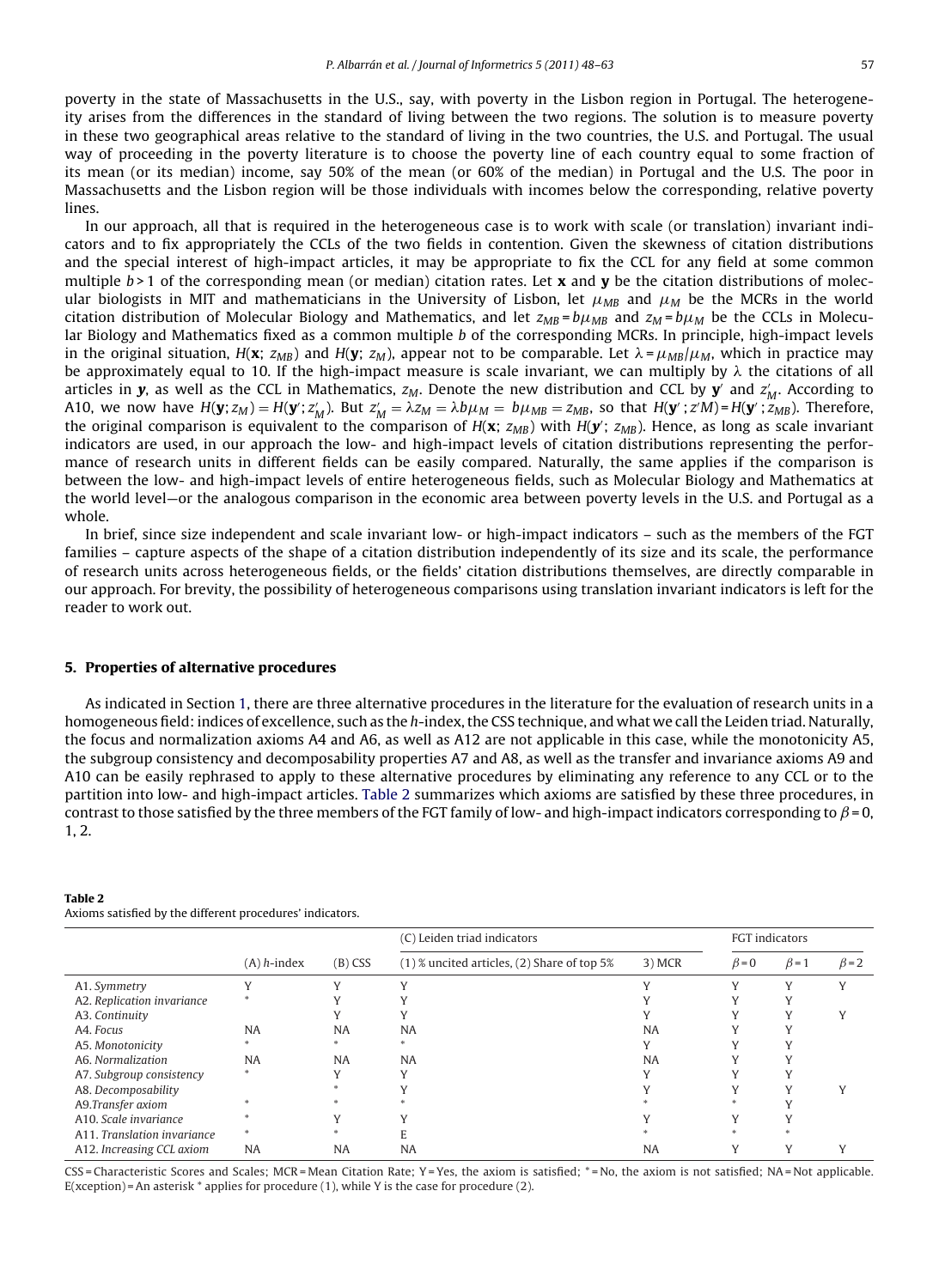Starting with the h-index, it clearly violates the replication invariance axiom  $A2$ .<sup>10</sup> Moreover, it is not monotonic, subgroup consistent, sensitive to distributional considerations, and neither scale nor translation invariant. However, it has been characterized in terms of a number of interesting properties ([Quesada, 2009, 2010; Woeginger, 2008a, 2008b\).](#page-15-0) Moreover, contrary to any of the high-impact indices introduced in this paper, it is robust to the presence of extreme observations, a fact that may prove to be very important in empirical applications. Thus, the h-index and the replication invariant procedures discussed in this paper serve very different purposes, and therefore constitute essentially complementary approaches to the same evaluation problem in the homogeneous case. On the other hand, in the heterogeneous case the h-indices for research units working in different fields are nor directly comparable.

Next, consider the CSS technique. In the original applications the following four *characteristic scores* are determined:  $s_0 = 0$ ;  $s_1$  = MCR;  $s_2$  = mean citation rate of articles with citations above the MCR;  $s_3$  = mean citation rate of articles with citations above  $s<sub>2</sub>$ . These scores are used to partition the set of articles into five categories of citedness:

| Category 1                         | Articles that receive no citations;                                                                   |  |  |  |
|------------------------------------|-------------------------------------------------------------------------------------------------------|--|--|--|
| $x_i = s_0$                        |                                                                                                       |  |  |  |
| Category 2<br>$x_i \in (s_0, s_1)$ | Articles that receive few citations, namely, citations lower than the MCR;                            |  |  |  |
| Category 3<br>$x_i \in [s_1, s_2)$ | Articles that receive a fair amount of citations, namely, at least the MCR but below $s_2$            |  |  |  |
| Category 4<br>$X_i \in [S_2, S_3)$ | Articles that receive a remarkable amount of citations, namely, no lower than $s_2$ but below $s_3$ ; |  |  |  |
| Category 5                         | Articles that receive an <i>outstanding</i> amount of citations, namely, greater or equal than $s_3$  |  |  |  |
| $X_i \geq S_3$                     |                                                                                                       |  |  |  |

In our view, the way to proceed with this approach in the homogeneous case is as follows; just as a fixed, common CCL for all research units has been assumed in a given field, here we have four characteristic scores  $s_0$  to  $s_3$  and five categories characterizing the world citation distribution. Therefore, one way to evaluate a number of research units is to compute their percentage distributions over the five categories, and compare them among themselves and with respect to the one for the entire field in question.<sup>11</sup>

The classification of any ordered distribution over the five categories satisfies axioms A1–A3, which means that it is replication invariant. This technique is also additively decomposable, and hence subgroup consistent. On the other hand, CSS is scale invariant because the multiplication by a common scalar of the citations received by all articles in a citation distribution does not alter category 1, multiplies  $s_1$ ,  $s_2$ , and  $s_3$  by the same factor, and therefore leaves unchanged the percentage distribution over the citedness categories. However, after a common number of citations is added up to all articles no articles remain uncited and category 1 is altered, so that the CSS procedure is not translation invariant. More importantly, as the following examples show the procedure is neither monotonic nor sensitive to distributional considerations. Consider distribution **x** = (0, 0, 0, 3, 5, 6, 8, 10), for which  $s_1 = 4$ ,  $s_2 = 7.25$ , and  $s_3 = 9$ . Thus category 1 represents 37.5%; category 2, 12.5%; category 3, 25%, and categories 4 and 5, 12.5% each. In distribution **y** = (0, 0, 0, 4, 5, 6, 8, 10), where the fourth article receives one more citation,  $s'_1 = 4.25$  rather than 4 as before, but the remaining characteristic scores are unchanged. Clearly, the procedure violates monotonicity Finally percentage distribution over categories is also unchanged, which shows that this procedure violates monotonicity. Finally, consider distribution  $\mathbf{v} = (0, 0, 0, 3, 4, 6, 9, 10)$ , where the seventh article gets one more citation taken from the fifth one in **x**. The MCR is the same, so that  $s'_1$  is still equal to 4, but the remaining characteristic scores change:  $s_2$  = 8.33, and  $s_3$  = 9.5.<br>However, the percentage distribution over the five categories remains unchanged, However, the percentage distribution over the five categories remains unchanged, which shows that this procedure is not sensitive to distributional considerations.12

It should be noted that the percentage distribution of the citations received by research unit  $k$  in field  $i$  over the citedness categories is not direcyly comparable with the corresponding distribution of the citations received by research unit l in field j. However, after appropriate normalization by the citedness categories of the two fields in question, the CSS approach is able to deal with the heterogeneous case.

Finally, relative impact indicators have been used and recommended by many authors, notably, those from the Leiden group ([Moed et al., 1985, 1995; Van Raan, 2004\),](#page-15-0) authors from the Budapest group [\(Braun et al., 1985; Glänzel et al., 2002;](#page-14-0) [Schubert & Braun, 1986; Schubert, Glänzel, & Braun, 1983, 1988\),](#page-14-0) and [Vinkler \(1986, 2003\). F](#page-15-0)or a research unit working in a number of sub-fields, a relative impact indicator is the ratio between the unit's observed performance, measured by the citations received by their published articles, and the expected citation rate of a relevant reference standard.<sup>13</sup> As

<sup>&</sup>lt;sup>10</sup> For interesting attempts to correct for this feature in search of size independent indicators see [Katz \(1999, 2000\)](#page-15-0) or [Molinari and Molinari \(2008a,](#page-15-0) [2008b\)](#page-15-0) and [Kinney \(2007\), a](#page-15-0)s well as the discussion in [Alonso et al](#page-14-0). [\(2009\).](#page-14-0)

<sup>&</sup>lt;sup>11</sup> Alternatively, [Schubert et al. \(1987\)](#page-15-0) would compute the percentage distribution over the five categories for the world citation distribution in a given (homogeneous) field, and would compare a set of research units by placing their the MCRs into the category they belong to determine if on average the units receive a few, a fair, a remarkable or an outstanding number of citations. They actually do this for a number of journals that belong to one of the 114 subfields to which they applied the procedure.

<sup>&</sup>lt;sup>12</sup> On the other hand, note that if we choose a CCL  $z = s<sub>2</sub>$ , then the low-impact ratio L<sub>R</sub> defined in Eq. [\(5\)](#page-7-0) coincides with the sum of the first three categories of citedness in these authors' approach, while the high-impact ratio  $H_R$  defined in [\(6\)](#page-7-0) coincides with the sum of the last two citedness categories. This also serves to show that the procedure is not monotonic and not sensitive to distributional considerations.

<sup>&</sup>lt;sup>13</sup> It should be emphasized that, contrary to what is assumed in this paper, these authors define their measures counting on information about the journal where each paper is published. In the case of the Leiden group, this information allows them to compare the observed behavior of relatively small research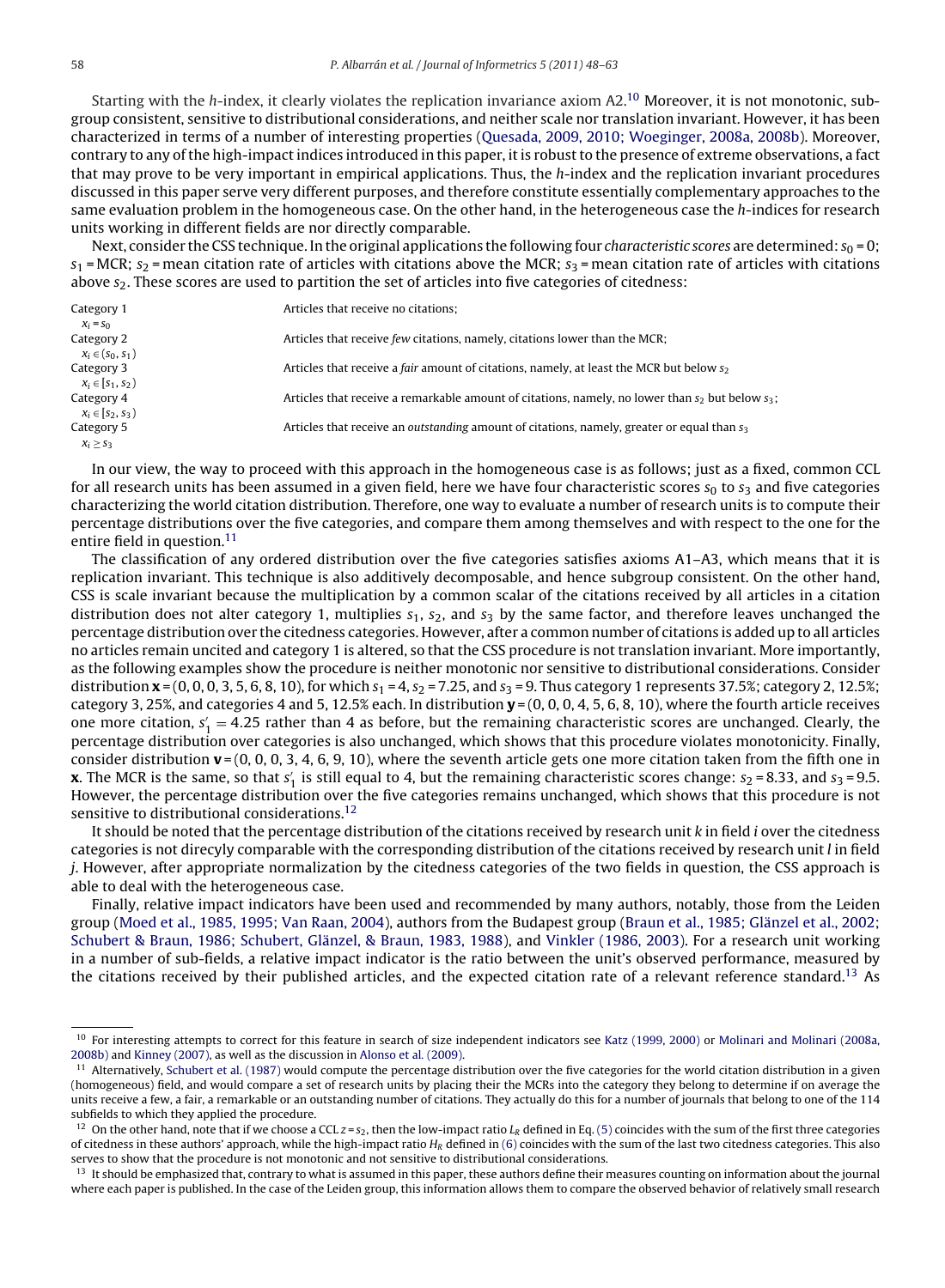<span id="page-11-0"></span>pointed out in Section [1, u](#page-0-0)nder the restricted information assumed to be available in this paper, judging research units in a homogeneous field by their MCRs is in line with the literature on relative impact indicators. However, taking into account the typical skewness of citation distributions, the authors of the Leiden group have completed their indicators based on average values in two directions. Thus, what we have called the Leiden triad consists of the MCR, the percentage of uncited articles, and the percentage contribution to the top 5% of the most highly cited articles.

The last two indicators satisfy several interesting properties (A1–A3, A7, A8 and A10), but are neither monotonic nor sensitive to distributional considerations.<sup>14</sup> As far as the MCR, it should be emphasized that it satisfies most applicable axioms: it is symmetric and continuous, as well as replication invariant, decomposable, and scale invariant. Since it is also monotonic, from the point of view of the properties discussed in Section [2](#page-2-0) the only shortcoming of the MCR as an indicator of scientific performance is that it is not sensitive to distributional considerations. To illustrate this feature, consider the possibility of accepting the existence of a reasonable CCL and evaluating citation distributions by two different means: the inverse of the MCR among low-impact articles,  $1/\mu_L$ , and the MCR among high-impact ones,  $\mu_H$ . In the paper's conceptual<br>framework  $1/\mu_L$  and  $\mu_L$  constitute a low-impact and a bigh-impact indicator, respectively. Cons framework,  $1/\mu_L$  and  $\mu_H$  constitute a low-impact and a high-impact indicator, respectively. Consider a citation distribution<br> $\mathbf{v} = (0, 0, 0, 2, 3, 5, 7, 0)$  and a CCL equal to 4. Clearly,  $\mu_L(\mathbf{v}; z) = 1$  and  $\mu_L(\mathbf$ **<sup>x</sup>** = (0, 0, 0, 2, 3, 5, 7, 9) and a CCL equal to 4. Clearly, -<sup>L</sup>(**x**; <sup>z</sup>) = 1, and -<sup>G</sup>(**x**; z) = 7. Consider now the distribution **y** = (1, 1, 1, 1, 1, 7, 7, 7) for which  $\mu_L$  and  $\mu_G$  remain constant. Of course, the evaluation according to  $1/\mu_L$  and  $\mu_H$  would rank equally **x**<br>and **y** The same would be the case using the overall MCR. However, a bigh-impact ind and **y**. The same would be the case using the overall MCR. However, a high-impact index H satisfying A9.1 would indicate that  $H(\mathbf{x}; z) > H(\mathbf{y}; z)$ , while a low-impact index L satisfying A9.2 would indicate that  $L(\mathbf{x}; z) < L(\mathbf{y}; z)$ .<sup>15</sup>

Because of large differences in publication and citation practices, the MCRs of research units of two different homogeneous fields are not directly comparable. But, of course, this is the problem originally addressed by relative indicators. After appropriate normalization, the MCRs of research units in heterogeneous fields become comparable. However, this is not the case if we are interested in the comparison of two entire heterogeneous fields: we lack an appropriate relative reference for, say, the MCR of Molecular Biology and Mathematics.

## **6. Conclusions**

This paper has addressed the evaluation of the scientific performance of research units of a certain size when the only available information is the citation distribution of the papers published by the research unit in the serial literature in a homogenous field, namely, when the number of citations received by each pair of articles directly reflects the different merit, or international impact of each of the two articles. Given that citation distributions are typically highly skewed, we introduce an evaluation procedure in which each (ordered) citation distribution is characterized in terms of two indicators, a low- and a high-impact index defined to the left and to the right of an appropriate CCL. These indicators must be understood as 'partial indicators' in the sense of [Martin and Irvine \(1983\), o](#page-15-0)r as potentially useful elements in the scoreboard approach advocated in [Tijssen \(2003\).](#page-15-0)

Which indicators should be used in practice? This is a question that must be answered after the purpose of the evaluation exercise has been determined. However, we believe that in many contexts the FGT family of indicators, closely associated with the family of economic poverty indices originally suggested by [Foster et al. \(1984\), m](#page-14-0)ay prove to be very useful. The reasons suggested in the paper can be summarized as follows. Firstly, the properties that characterize the ranking induced by this family of indicators are known. Among them, the following three should be emphasized. Replication invariance ensures that an indicator is independent of the size of the set of papers under evaluation. Monotonicity requires that a new citation should lower the low-impact index, and should increase the high-impact indicator. Subgroup consistency, a property with useful practical implications, ensures that the aggregate, or overall low- (or high-) impact value does not respond perversely to changes in the level of low- (or high-) impact within the subgroups of any partition. Secondly, the first member of each family coincides with the low- or the high-impact ratio and captures the incidence aspect of the two phenomena under investigation; the second member coincides with the per-article low-impact gap ratio, and captures both the incidence and the intensity aspect of each of the two phenomena, while the third member – in addition to these two aspects – is sensitive to distributional considerations, in the sense that an increase in the citation inequality according to the coefficient of variation, increases both the low- and the high-impact measures. Thirdly, all members of the two families of indicators satisfy other convenient properties. In particular, they are all scale invariant in the sense that multiplying all elements of a citation distribution and the CCL by a common scalar factor leaves the low- and high-impact measures unchanged. This opens the door to the comparison of citation distributions with different means (medians, or other first order moments of the citation distribution) in the heterogeneous case.

units, namely research groups, with the expected behavior of the set of journals where the research group is known to publish. The ratio of such expected behavior to the behavior of the journals in the entire field constitutes another interesting indicator in this case. Finally, the possibility of ordering the set of journals in a field in terms of their relative impact allows the authors in the Budapest group to graphically represent relative impact indicators in two-dimensional relational charts [\(Glänzel et al](#page-14-0).[, 2002; Schubert & Braun, 1986\).](#page-14-0)

<sup>&</sup>lt;sup>14</sup> Note that the same applies to the median, a centrality statistic that is robust to extreme observations, a common feature of citation distributions.

<sup>&</sup>lt;sup>15</sup> Together with J. Crespo, in Albarrán, Crespo, Ortuño, and Ruiz-Castillo (2010b) we compare the U.S. and the European Union using their MCRs as well as their percentage shares at many percentiles of the world citation distribution in 22 homogeneous scientific fields. Of course, this variant of the Leiden triad is neither monotonic nor sensitive to distributional considerations.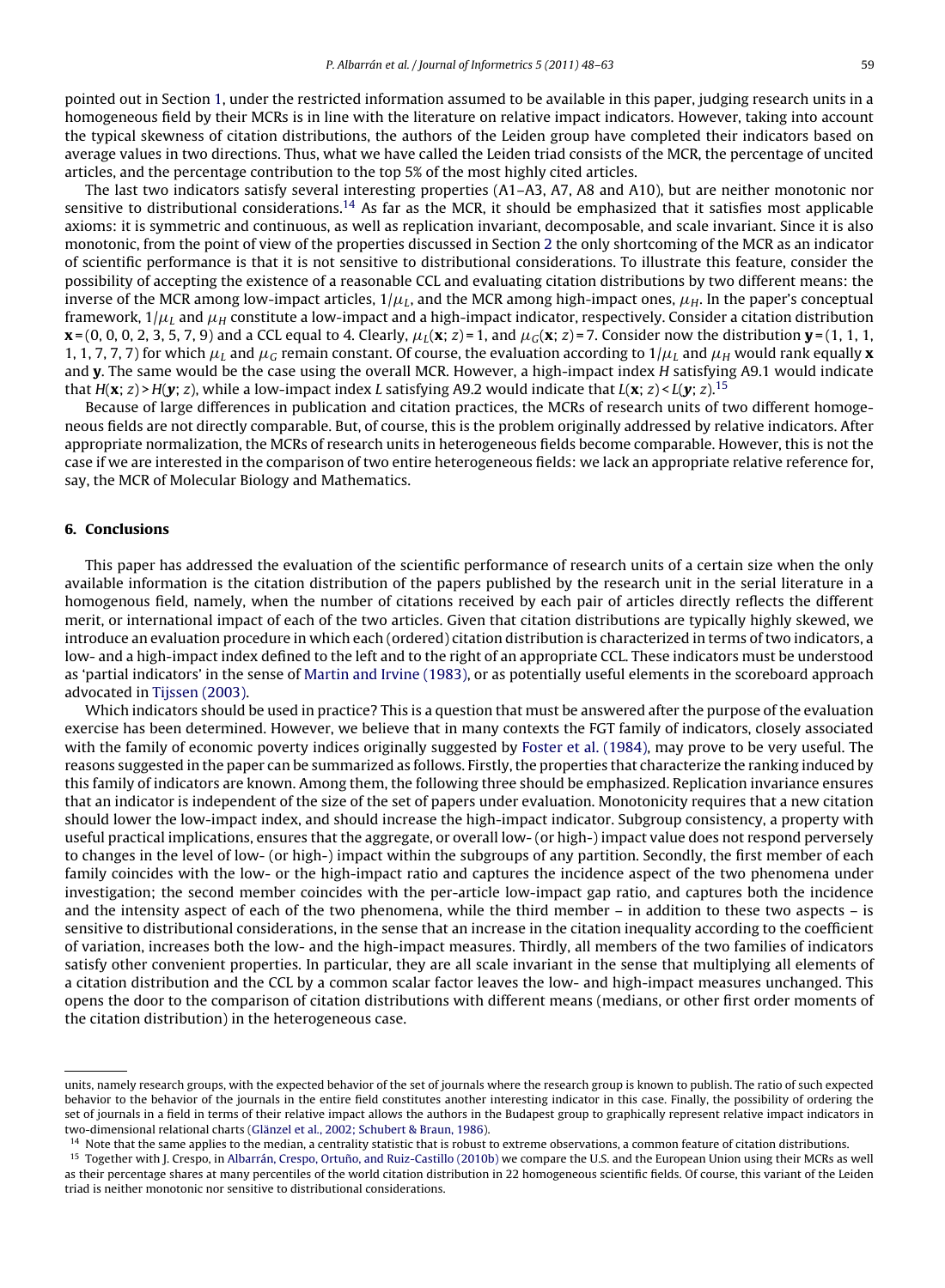<span id="page-12-0"></span>How do these indicators compare with some of the alternatives available in the literature? In the first place, it has been shown that CSS for partitioning any citation distribution into a number of citation classes is neither monotonic nor sensitive to distributional considerations. In the second place, within the Leiden triad the percentages of uncited articles or share of the top 5% most highly cited articles have the same shortcomings as the CSS procedure. As far as the MCR is concerned, or the possibility of computing two means among the low- and the high-impact articles, the only shortcoming is that averagebased indicators are not sensitive to distributional considerations. In the third place, note that if the CCL is fixed sufficiently high, the high-impact indicator may be considered an index of excellence comparable with the h-index and its variants but possessing very different properties. Thus, the replication invariant high-impact indicators presented in this paper and the size dependent h-index constitute essentially complementary approaches to the same evaluation problem.

Of course, whether the extra properties enjoyed by the indicators we have introduced are of any interest is not merely a formal issue. The value added by these properties, if any, can only be revealed by their use in practice (see [Albarrán et al.,](#page-14-0) [2010c\)](#page-14-0) for the first application of this methodology to articles published by the U.S., the European Union and the rest of the world in 1998–2002, with a five year citation window in 22 scientific fields).

#### **Acknowledgements**

The authors acknowledge financial support by Santander Universities Global Division of Banco Santander. Albarrán and Ruiz-Castillo acknowledge financial support from the Spanish MEC, the former through grants SEJ2007-63098 and SEJ2006- 05710, and the latter through grant SEJ2007-67436. This paper is part of the SCIFI-GLOW Collaborative Project supported by the European Commission's Seventh Research Framework Programme, Contract number SSH7-CT-2008-217436. Ruiz-Castillo acknowledges conversations with Coral del Río ten years ago about the notion of economic affluence in income space. Comments and suggestions by Juan A. Crespo are also gratefully acknowledged.

# **Appendix A. The characterization of subgroup consistent low- and high-impact indicators (this Appendix borrows heavily from FS)**

In order to cover the more general case, consider discrete citation distributions represented by vectors drawn from the set  $\Psi = \bigcup_{n=1}^{\infty} = \Omega^n$ , where  $\Omega = \langle a, b \rangle$  is some nondegenerate real interval, and  $\Omega^n$  is the set of all *n*-tuples of elements from  $\Omega$ . For any given CCL  $\zeta \in \Omega$  and distribution  $\mathbf{x} \in \Psi$  the low-impact do  $Ω$ . For any given CCL  $z \in Ω$  and distribution **x** ∈ **V**, the low-impact domain is  $D_L(z) = {t \in Ω|t < z}$  and the high-impact domain is  $D_H(z) = \{t \in \Omega | t \ge z\}$ . As in the text, the number of articles in x, and the number of low- and high-impact articles is denoted by  $n(\mathbf{x})$ ,  $l(\mathbf{x}; z)$  and  $h(\mathbf{x}; z)$ .

A low-impact index is a function L:  $\Psi \times \Omega \to \mathbb{R}$  whose typical value  $L(\mathbf{x}; z)$  indicates the low-impact level associated with the distribution **x** and the CCL z, while a high-impact index is a function H:  $\Psi \times \Omega \to R$  whose typical value H(**x**; z) indicates the high-impact level associated with the distribution **x** and the CCL z. In order to formally state some of the basic properties introduced in the text, we say that  $\mathbf{x} \in \Psi$  is obtained from  $\mathbf{y} \in \Psi$  by a permutation if  $\mathbf{x} = \mathbf{y} \Pi$  for some permutation matrix  $\Pi$ ; by a (k−) replication if <sup>n</sup>(**x**) = kn(**y**) and **<sup>x</sup>** = (**y**, **<sup>y</sup>**,..., **<sup>y</sup>**) for some positive integer <sup>k</sup>; and by an increment to a low- (resp. high-) impact article if  $x_i = y_i$  for all  $i \neq j$  and  $x_j > y_j$  for some  $y_j < z$  (resp.  $y_j \geq z$ ). It is assumed throughout that the L and H indices satisfy the following five basic properties for any given CCL  $z \in \Omega$ .

A1. Symmetry:  $L(\mathbf{x}; z) = L(\mathbf{y}; z)$  and  $H(\mathbf{x}; z) = H(\mathbf{y}; z)$  whenever  $\mathbf{x} \in \Psi$  is obtained from  $\mathbf{y} \in \Psi$  by a permutation.

A2. Replication invariance:  $L(\mathbf{x}; z) = L(\mathbf{y}; z)$  and  $H(\mathbf{x}; z) = H(\mathbf{y}; z)$  whenever  $\mathbf{x} \in \Psi$  is obtained from  $\mathbf{y} \in \Psi$  by a replication.

A3. Continuity:  $L(\mathbf{x}; z)$  and  $H(\mathbf{x}; z)$  are continuous as functions of x on  $\Psi$ .<sup>16</sup>

A4. Focus:  $L(\mathbf{x}; z) = L(\mathbf{y}; z)$  and  $H(\mathbf{v}; z) = H(\mathbf{w}; z)$  whenever  $\mathbf{x} \in \Psi$  is obtained from  $\mathbf{y} \in \Psi$  by an increment to a high-impact article, and **v**∈ $\Psi$  is obtained from **w**∈ $\Psi$  by an increment to a low-impact article.

A5. Monotonicity:  $L(\mathbf{x}; z) < L(\mathbf{y}; z)$  and  $H(\mathbf{v}; z) > H(\mathbf{w}; z)$  whenever  $\mathbf{x} \in \Psi$  is obtained from  $\mathbf{y} \in \Psi$  by an increment to a lowimpact article and **v** ∈ is obtained from **w** ∈ by an increment to a high-impact article (This weak form of the monotonicity condition is closely related to the 'Citations Do Not Harm' axiom in [Marchant, 2009\).](#page-15-0)

The characterization argument in FS can be summarized in two steps. First, take the CCL z as fixed and omit it as an argument in all expressions to simplify the notation. FS start by proving that any continuous subgroup consistent lowimpact index must be a continuous and increasing transformation of what will be called a *canonical low-impact index*,  $L^{\varphi}$ , defined as

$$
L^{\phi}(\mathbf{x}) = \left[\frac{1}{n(\mathbf{x})}\right] \sum_{i=1}^{n(\mathbf{x})} \phi(x_i) \quad \text{for all } \mathbf{x} \in \Psi,
$$
\n(15)

<sup>&</sup>lt;sup>16</sup> This strong version could be weakened to a notion of restricted continuity of the L and H indicators on the  $D_L(z)$  and  $D_H(z)$  domains, respectively—a technical point to which we will return below.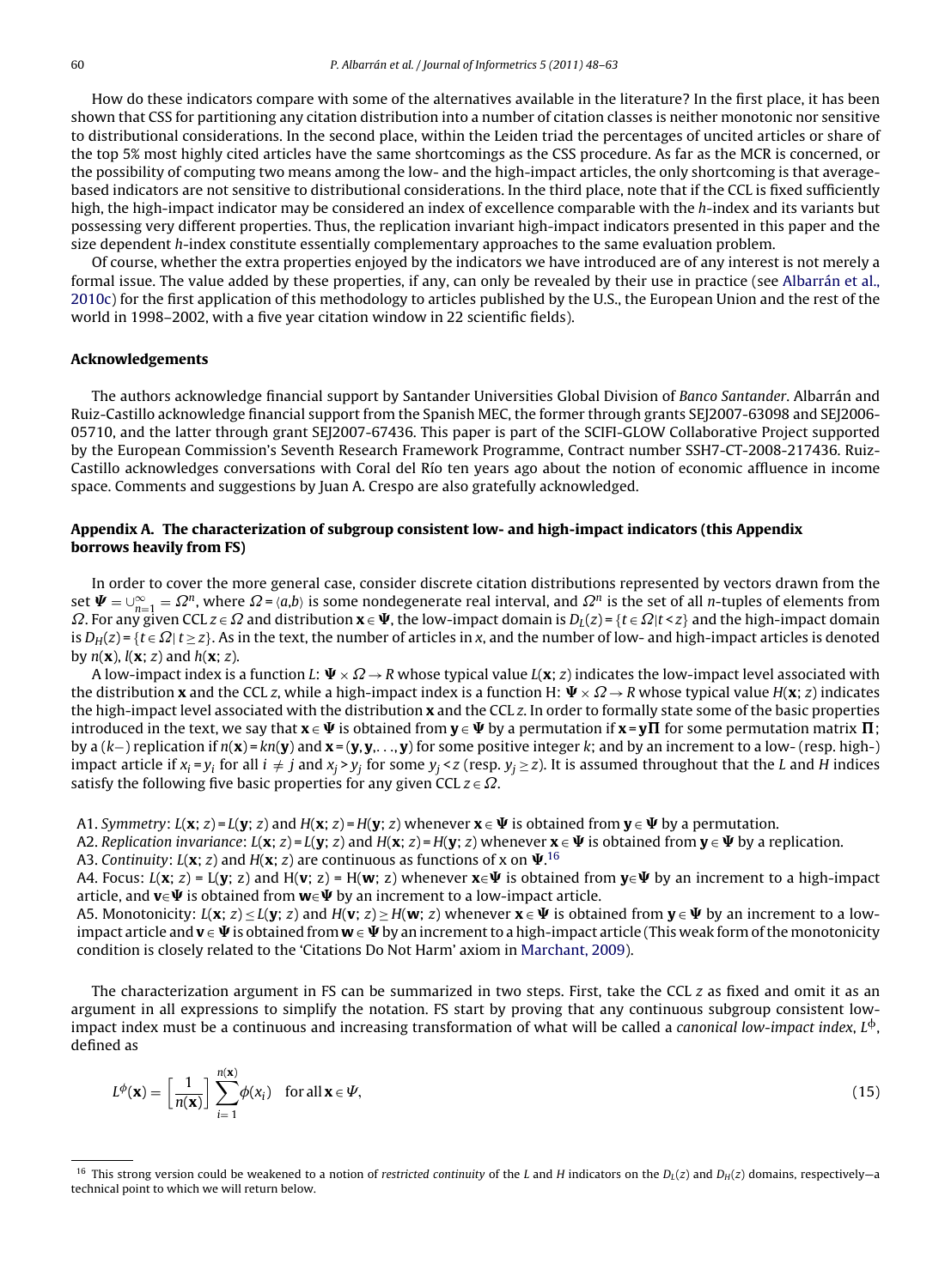<span id="page-13-0"></span>where  $\phi: \Omega \to R$  is a continuous and non-increasing function such that  $\phi(t) = 0$  for all  $t > z$ . The function  $\phi$  may be regarded as a measure of (citation) deprivation—a non-increasing function that attains its minimum level of 0 at z, and maintains this value for all high-impact articles. Consequently, the index  $L^\phi$  takes overall low-impact to be the average deprivation for the distribution **x** as a whole. Formally, in FS we have:

**Proposition 1.** L:  $\Omega \rightarrow R$  is a continuous, subgroup consistent low-impact index if, and only if, there exist  $\phi$ :  $\Omega \rightarrow R$  and F:  $\phi(\Omega) \rightarrow R$  such that

$$
L(\mathbf{x}) = F[L^{\phi}(\mathbf{x})] \quad \text{for all } \mathbf{x} \in \psi
$$

where F is continuous and increasing;  $L^\phi(\mathbf{x}) = [1/n(\mathbf{x})] \sum_{i=1}^{n(\mathbf{x})} \phi(x_i); \phi$  ;  $\phi$  is continuous and non-increasing, and  $\phi(t)$ =0 for all  $t > z$ .

The next observation is that canonical indices essentially form the subclass of continuous, decomposable low-impact indices. For if L is continuous and decomposable it is also subgroup consistent and canonical, and applying Proposition 1 the following result is easy to prove:

**Corollary 1.** L is a continuous decomposable low-impact index if, and only if,  $L = L^{\phi} + c$  for some canonical index  $L^{\phi}$  and some constant c.

Therefore, combining Proposition 1 and Corollary 1 we obtain

**Corollary 2.** L is a continuous, subgroup consistent low-impact index if and only if L is a continuous, increasing transformation of a continuous, decomposable low-impact index.

Therefore, there is a direct relationship between subgroup consistent and decomposable low-impact measures. All decomposable measures are subgroup consistent and all subgroup consistent, under some reasonable conditions, are increasing transformations of decomposable low-impact measures. For those that regard decomposability as putting too detailed a restriction on the functional form of a low-impact index, the FS results justify, from an ordinal point of view, the use of low-impact measures satisfying this property. In FS's own words, "subgroup consistency thus provides a means of justifying the use of decomposable low-impact measures. For, corresponding to each continuous subgroup consistent index, there is a continuous decomposable index<sup>17</sup> which ranks distributions in precisely the same way" (p. 696–697).

These results can be immediately extended to the high-impact case by introducing the concept of a canonical high-impact index,  $H^{\phi}$ , defined as

$$
H^{\varphi}(\mathbf{x}) = \left[\frac{1}{n(\mathbf{x})}\right] \sum_{i=1}^{n(\mathbf{x})} \varphi(x_i) \quad \text{for all} \quad \mathbf{x} \in \Psi,
$$
\n(16)

where  $\Phi: \Omega \to \mathbb{R}$  is a continuous and nondecreasing function such that  $\phi(t) = 0$  for all  $t \leq z$ . The function  $\Phi$  may be regarded as a measure of (citation) affluence—a nondecreasing function that attains its minimum level of 0 at z, and maintains this value for all low-impact articles. Consequently, the index  $H^{\Phi}$  takes overall high-impact to be the average affluence for the distribution **x** as a whole. The FS procedures applied to high-impact monotonic indices would lead to the following result:

**Corollary 3.** H is a continuous, subgroup consistent high-impact index if, and only if, H is a continuous, increasing transformation of a continuous, decomposable high-impact index.

In the second place, when variations in the CCL  $z$  are allowed we have introduced axioms A10 and A11 in Section [2.5](#page-6-0) to ensure the coherence of low- and high-impact values at different CCLs. An obvious question to ask is whether a subgroup consistent low-impact index can be both a scale invariant and a translation invariant low-impact index. The answer by FS is that the class of subgroup consistent, scale invariant, and translation invariant low-impact indices is not very interesting, since it only includes monotonic transformations of the low-impact ratio  $L_R(\mathbf{x}; z)$  (see Proposition 6 in FS).<sup>18</sup> However, a natural generalization comes immediately to the forefront: a scale invariant index and a translation invariant index are said to be compatible if, at any fixed CCL, they give the same ranking of distributions, although not necessarily the same values. FS then ask if compatible pairs of indices exist that are subgroup consistent. It is shown that if a pair of subgroup consistent low-impact indices is compatible, then the scale invariant index must be an increasing transformation of a member of the FGT class defined by

$$
L_{\beta}(\mathbf{x}; z) = \left[\frac{1}{n(\mathbf{x})}\right] \sum_{i=1}^{l(\mathbf{x}; z)} \left[\frac{g_i(\mathbf{x}; z)}{z}\right]^{\beta}, 0 \le \beta.
$$
 (17)

<sup>&</sup>lt;sup>17</sup> From a technical point of view, it is important to point out that by relaxing the continuity assumption as indicated in note 16, we gain only transformations of the low-impact ratio, or of some combination of this ratio and a canonical index (see Propositions 2 and 3, and Corollaries 2 and 3 in FS).

<sup>&</sup>lt;sup>18</sup> For simplicity, FS prove this and the following results for distributions consisting of strictly positive elements; in our context, this implies the restriction to articles with a positive number of citations.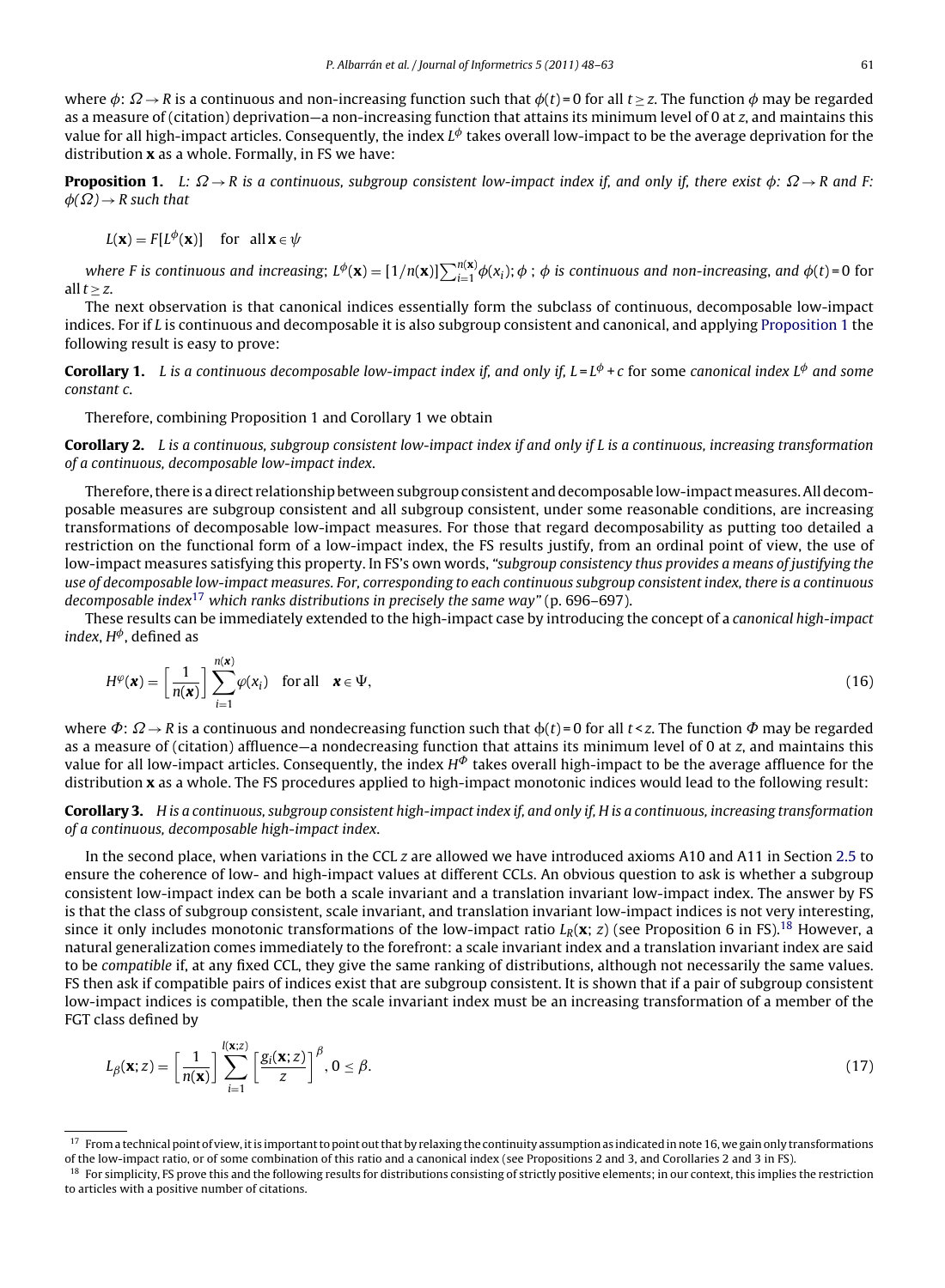<span id="page-14-0"></span>The equivalent result for high-impact indices can be stated as follows: if a pair of subgroup consistent high-impact indices is compatible, then the scale invariant index must be an increasing transformation of a member of the FGT class of high-impact measures defined by

$$
H_{\beta}(\mathbf{x}; z) = \left[\frac{1}{n(\mathbf{x})}\right] \sum_{i=l(\mathbf{x}; z)+1}^{n(\mathbf{x})} \left[\frac{g_i^*(\mathbf{x}; z)}{z}\right]^{\beta}, 0 \le \beta.
$$
 (18)

Three comments are in order. First, the FGT class defined in [\(17\)](#page-13-0) results from making  $\phi(t) = [(z-t)/z]^{\beta}$  for  $t < z$  in the definition of a canonical low-impact index in Eq. [\(15\), t](#page-12-0)hat is, from measuring the (citation) deprivation of any low-impact article by means of its low-impact gap defined in Eq. [\(2\)](#page-2-0) to the  $\beta$  power. Similarly, the FGT class defined in (18) results from making  $\phi(t) = [(t - z)/z]^{\beta}$  for  $t \ge z$  in the definition of a canonical low-impact index in Eq. [\(16\), t](#page-13-0)hat is, from measuring the (citation) affluence of any high-impact article by means of its high-impact gap defined in Eq. [\(4\)](#page-2-0) to the  $\beta$  power. Second, the above results may be viewed as a complete axiomatic characterization of two important classes of rankings in the following sense. If we choose to adopt a nontrivial scale invariant measure of low- or high-impact which is not an increasing function of one of the members of the  $L_\beta$ and  $H_\beta$  families, respectively, then the chosen index must either violate continuity or subgroup<br>consistency, or else have no translation invariant low, or high-impact index counterpart wh consistency, or else have no translation invariant low- or high-impact index counterpart which ranks citation distributions in the same way for any given CCL. Third, these characterization results mean that we know exactly which axioms or value judgments are invoked when we use the FGT families to obtain a ranking of citation distributions. However, in practice we use members of these families, for example those corresponding to the choice  $\beta$  = 2, in order to establish cardinal comparisons of the sort: distribution **x** has twice the low- or high-impact level as distribution **y** according to  $L_2$  and  $H_2$ . But different indices that induce the same ranking will typically lead to different cardinal statements. Consider the square of the above indices:  $L'_2 = (L_2)^2$ , and  $H'_2 = (H_2)^2$ . They will rank distributions **x** and **y** exactly as  $L_2$  and  $H_2$ , but the cardinal statement would be<br>changed as follows: distribution **x** has four times the low- or high-impact level as changed as follows: distribution **x** has four times the low- or high-impact level as distribution **y** according to  $L_2$  and  $H_2$ . The<br>characterization of the ECT indices is not vet known. In the meantime, a defense of it characterization of the FGT indices is not yet known. In the meantime, a defense of its use for cardinal purposes only rests on the interest in specific evaluation contexts of the properties they are shown to satisfy in Section [3](#page-7-0) and [Table 2.](#page-9-0)

Finally, it should be observed that many common indices widely used in the income poverty area, which in our context can be taken as low-impact indicators, are functions of the normalized low- and high-impact gaps defined in Eqs. [\(2\) and](#page-2-0)  $(4).$ <sup>19</sup> As indicated in footnote [8, b](#page-8-0)y taking into account how properties A4 and A5 work in both cases, it is not difficult to convert all those low-impact indices into high-impact ones.

#### **References**

Aksnes, D., & Sivertsen, G. (2004). The effect of highly cited papers on national citation indicators. Scientometrics, 59, 213–224.

Albarrán, P, Crespo, J., Ortuño, I., & Ruiz-Castillo, J. (2010a). The skewness of science in 219 sub-fields and a number of aggregates. Mimeo.

- Albarrán, P., Crespo, J., Ortuño, I., & Ruiz-Castillo, J. (2010b). A comparison of the scientific performance of the U. S. and Europe at the turn of the 21st century. Scientometrics, 82, 329–344.
- Albarrán, P., & Ruiz-Castillo, J. (2009). References made and citations received by scientific articles. Working Paper 09-81, Economics Series 45, Universidad Carlos III, accepted for publication in Journal of the American Society for Information Science and Technology.
- Albarrán, P., Ortuño, I., & Ruiz-Castillo, J. (2010c). High- and low-impact citation measures: empirical applications. Working Paper 10-09, Universidad Carlos III.

Allison, P. (1980). Inequality and scientific productivity. Social Studies of Science, 10, 163–179.

Alonso, S., Cabrerizo, F. J., Herrera-Viedma, E., & Herrera, F. (2009). h-index: A review focused in its variants, computation and standardization for different scientific fields. Journal of Informetrics, 3, 273–289.

Bornmann, L., Mutz, R., Nehaus, C., & Daniel, H.-D. (2008). Citation counts for research evaluation: Standards of good practice for analyzing bibliometric data and presenting and interpreting results. Ethics in Science and Environmental Politics, 8, 93–102.

Braun, T., Glänzel, W., & Schubert, A. (1985). Scientometrics indicators. A 32 country comparison of publication productivity and citation impact. Singapore, Philadelphia: World Scientific Publishing Co. Pte. Ltd.

Clark, S., Hemming, R., & Ulph, D. (1981). On indices for the measurement of poverty. Economic Journal, 91, 515–526.

Dasgupta, P., Sen, A., & Starrett, D. (1973). Notes on the measurement of inequality. Journal of Economic Theory, 6, 180–187.

Foster, J. E. (1984). On economic poverty: A survey of aggregate measures. Advances in econometrics JAI Press Inc., pp. 15–251.

Foster, J. E., Greeer, J., & Thorbecke, E. (1984). A class of decomposable poverty measures. Econometrica, 52, 761–766.

Foster, J. E., & Shorrocks, A. (1991). Subgroup consistent poverty indices. Econometrica, 59, 687–709.

Glänzel, W. (2002). Co-authorship patterns and trends in the sciences (1980–1998): A bibliometric study with implications for database indexing and search strategies. Library Trends, 50, 461–473.

Glänzel, W. (2007). Characteristic scores and scales. A bibliometric analysis of subject characteristics based on long-term citation observation. Journal of Informetrics, 1, 92–102.

Glänzel, W., & Schubert, A. (1988a). Characteristic scores and scales in assessing citation impact. Journal of Information Science, 14, 123–127.

Glänzel, W., & Schubert, A. (1988b). Theoretical and empirical studies of the tail of scientometric distributions. In L. Egghe, & R. Rousseau (Eds.), Informetrics 87–88: International Conference Proceedings (pp. 75–83). Elsevier Science Publisher.

Glänzel, W., Schubert, A., & Braun, T. (2002). A relational charting approach to the world of basic research in twelve science fields at the end of the second millennium. Scientometrics, 55, 335–348.

Hirsch, J. (2005). An index to quantify an individual's scientific research output. Proceedings of the national Academy of Sciences of the United Status of America, 102, 16569–16572.

Chakravarty, S. R. (1983). A new index of poverty. Mathematical Social Science, 6, 307–313.

<sup>19</sup> According to [Jenkins and Lambert \(1997, Table 1, p. 318\), t](#page-15-0)hese are the indices first introduced in Chakravarty (1983); Clark et al. (1981) Type 2; [Johnson](#page-15-0) [\(1988\); Pyatt \(1987\); Shorrocks \(1995\)](#page-15-0) modified-Sen; [Thon \(1979\), b](#page-15-0)ut only for the limiting form as  $n \to \infty$ ; and [Watts \(1968\).](#page-15-0)